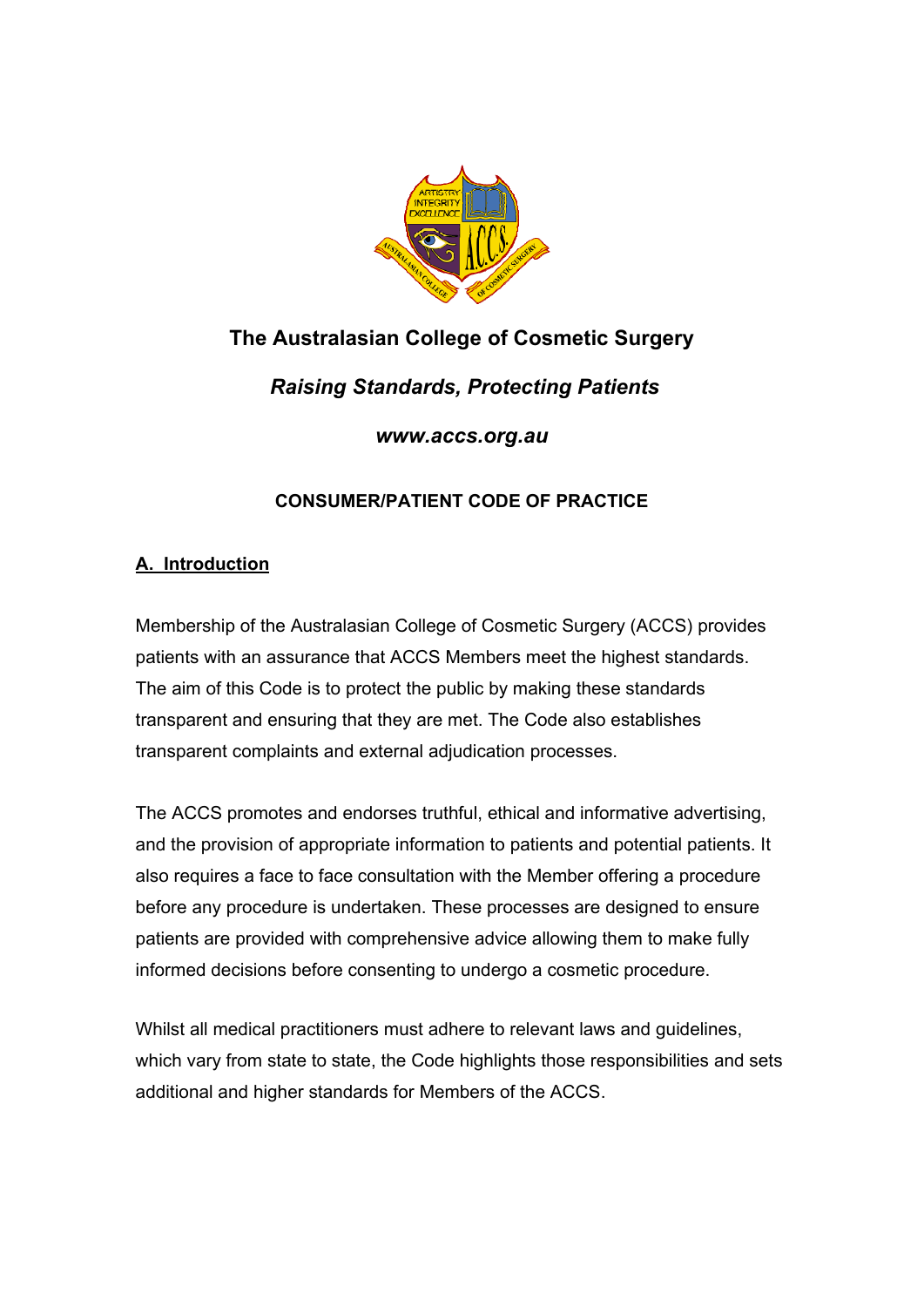To assist in compliance with laws and guidelines, the ACCS will provide Members with a guide of their overall responsibilities to consumers and to each other.

## **B. Interpretation**

"**Advertising**" applies to all promotional material and is to be interpreted broadly. It includes websites and all electronic media. It also includes any advertising carried out on behalf of a Member and conduct by a Member's employees or agents or representatives. Those representatives include any third parties acting on behalf of members.

**"Cosmetic Medical Practice"** is defined by the College as operations, procedures and treatments that revise or change the appearance, colour, texture, structure or position of normal bodily features with the sole intention of improving the patient's appearance or self-esteem.<sup>1</sup> It includes non-surgical cosmetic medical procedures and cosmetic surgical procedures.

**"FACCS"** means a Fellow of the Australasian College of Cosmetic Surgery.

**"FFMACCS"** means a Fellow of the Faculty of Medicine of the Australasian College of Cosmetic Surgery.

## **C. Code Administration Committee**

There will be a Code Administration Committee, comprised of at least 3 members. There is to be an independent Chair, being someone with experience of developing codes. Another member is to be a consumer representative

 1 Adapted from definition adopted by the UK Department of Health. *Expert group on the regulation of cosmetic surgery: report to the Chief Medical Officer*, January 2005, p. 3. And see e.g*. Provision of cosmetic surgery in England: Report to the Chief Medical Officer Sir Liam Donaldson*, 2004.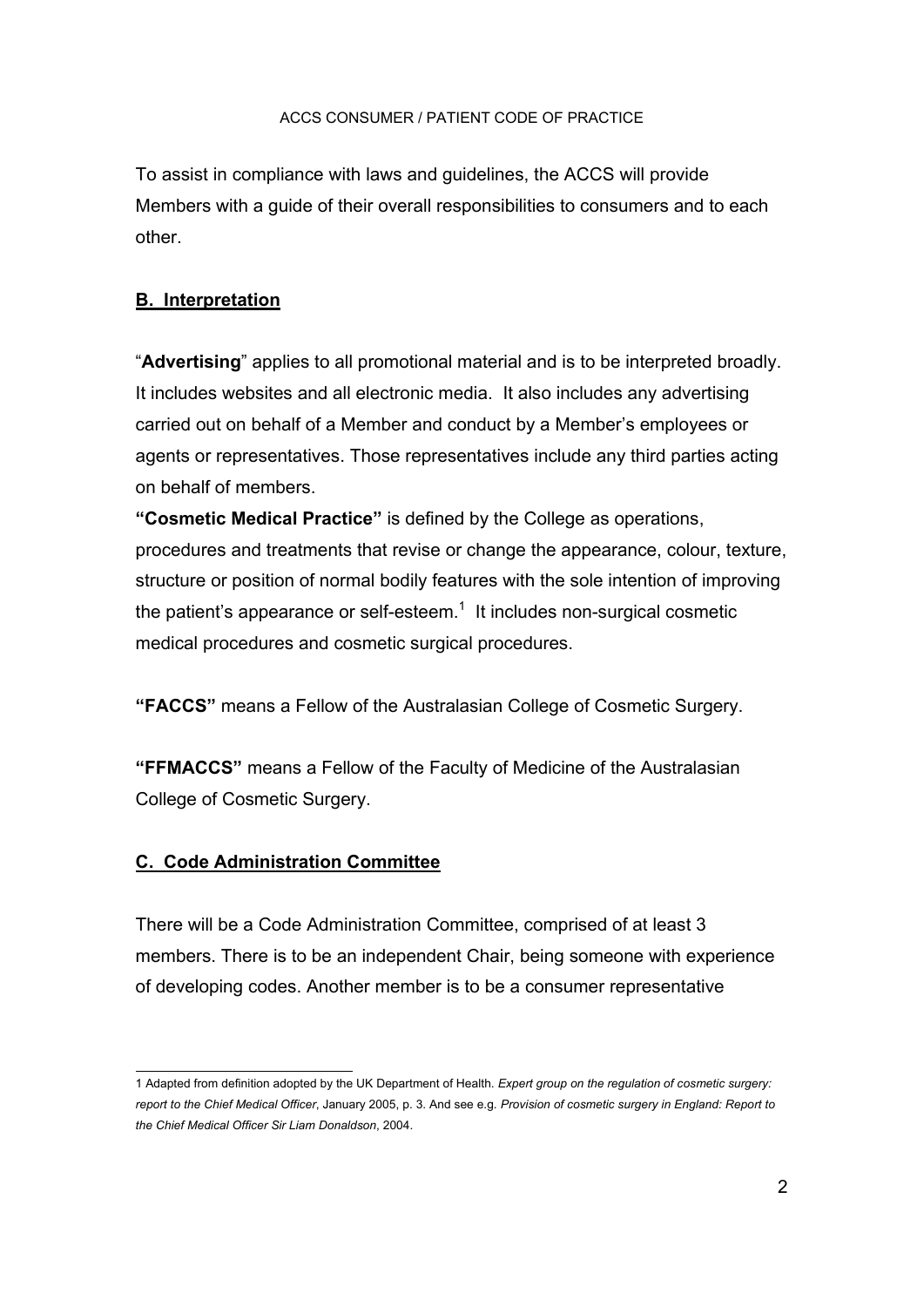nominated by an organisation such as the Australian Consumers Association. Further there is to be at least one member representing the College.

The Committee will review the Code tri-annually and report to the College on its review. It is able to make recommendations to the ACCS about the Code and its administration.

In its review the Committee shall consult with relevant regulatory bodies.

In its review the Committee will have access to matters considered by the Complaints Panel and the Appeals Committee.

The College will adopt the recommendations of the Committee unless it gives written reasons why a recommendation is not accepted.

The review and the ACCS response will be placed on the ACCS Website and will be submitted to the ACCC.

The ACCS must collect and keep data that will assist the Code Administration Committee in its reviews.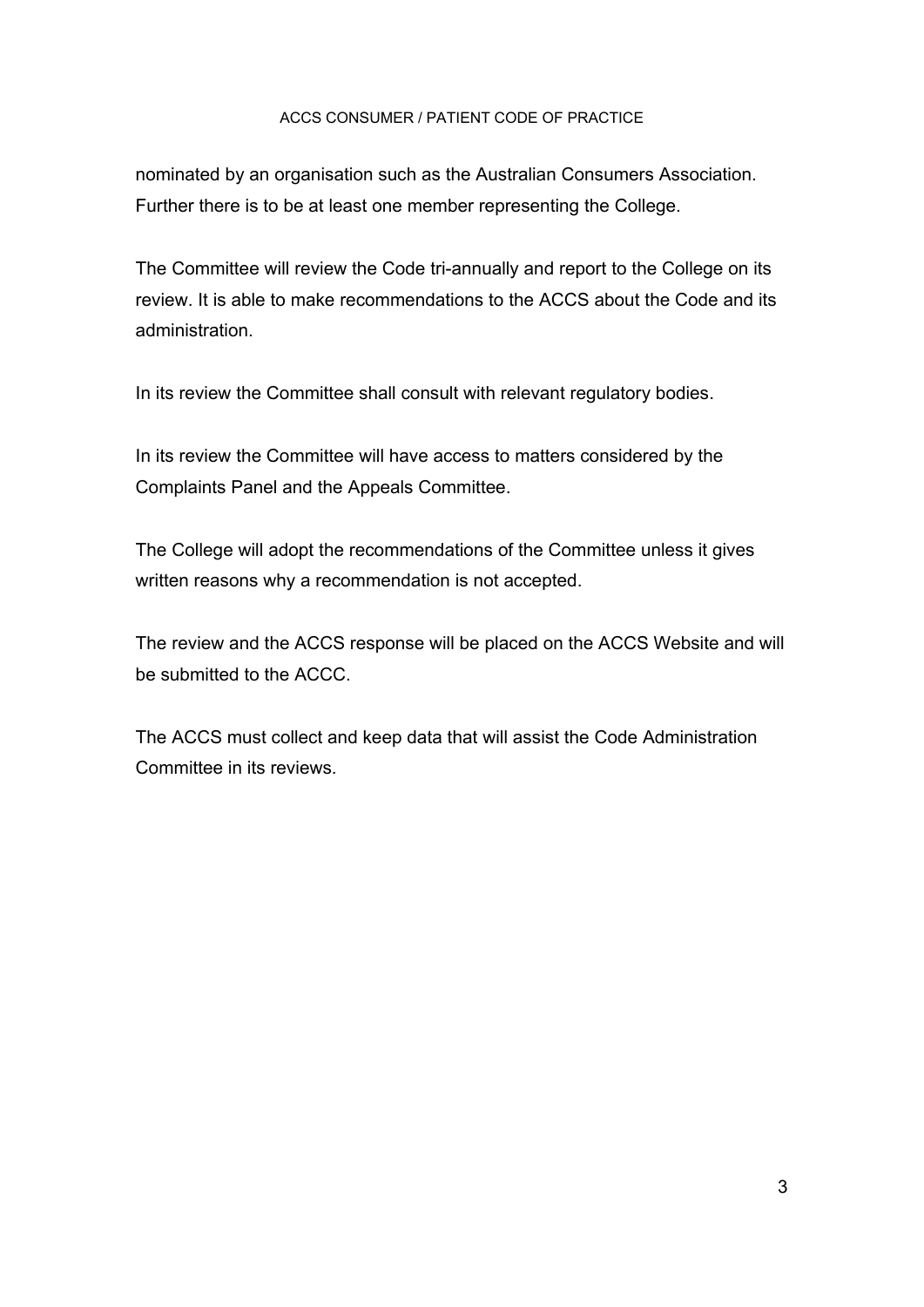## **The Code**

## **1. General Considerations**

Australasian College of Cosmetic Surgery Members have a duty to the public and to each other. That duty is not a duty to legal minima, but one that seeks to constantly improve standards and consumer welfare.

Members must:

- 1.1 practice with integrity and honour, in the best interests of their patients, with the patient's safety and quality of care being paramount;
- 1.2 conduct their professional affairs in accordance with all applicable laws, relevant professional guidelines and ethics, and in a manner that upholds the good reputation of the medical profession;
- 1.3 strive for the advancement of the speciality of cosmetic medical practice through research and development, ensure the maintenance of the highest standards through continued medical education and training, keep themselves up to date on legislative and ethical requirements relevant to being a medical practitioner and specialising in cosmetic procedures; and
- 1.4 adhere to the College Constitution, By Laws and Codes.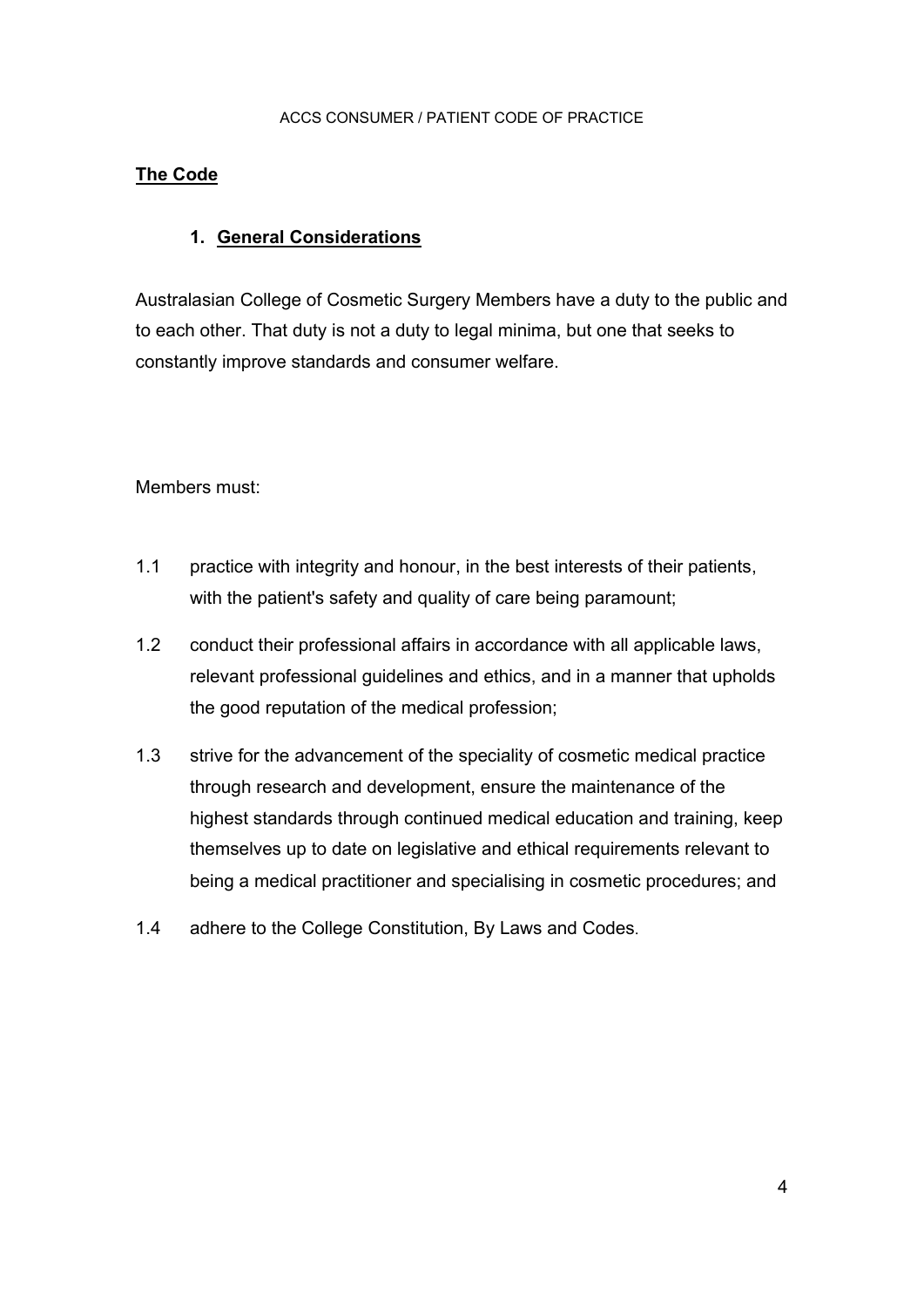In addition ACCS members must comply with the following guidelines:

## **2. Advertising and promotion**

- 2.1 Advertising must not contain false, misleading or deceptive statements, or create misleading impressions about the doctor or clinic or the services offered. It should provide balanced information on the procedures or products advertised and should not suggest these are risk free. Critical omissions can also be misleading.
- 2.2 Members must not mislead consumers about the need for any procedure.
- 2.3 Superlatives should not be used in any advertising unless they can be readily proven to be correct and as such are not misleading. For example, to claim that a particular breast implant has the "least" risk of a specific complication would be acceptable if true and supported by the peer reviewed literature. Such information is of value to consumers. To claim a practitioner is the "best" in any way is not permissible as it is a value judgement, not readily proven, which could mislead consumers.
- 2.4 Members must be able to substantiate any claims made in their advertising at the time the claims are made.
- 2.5 Comparative advertising should be used with caution. It can be valuable in conveying information to consumers but it must be correct and readily proven. For example, to claim a type of treatment is safer than another type of treatment is acceptable if true and supported by the peer reviewed literature. Again, such information is of benefit to consumers.
- 2.6 Photographs may be used to display the results of treatment and or complications. 'Before and after' photographs should be presented with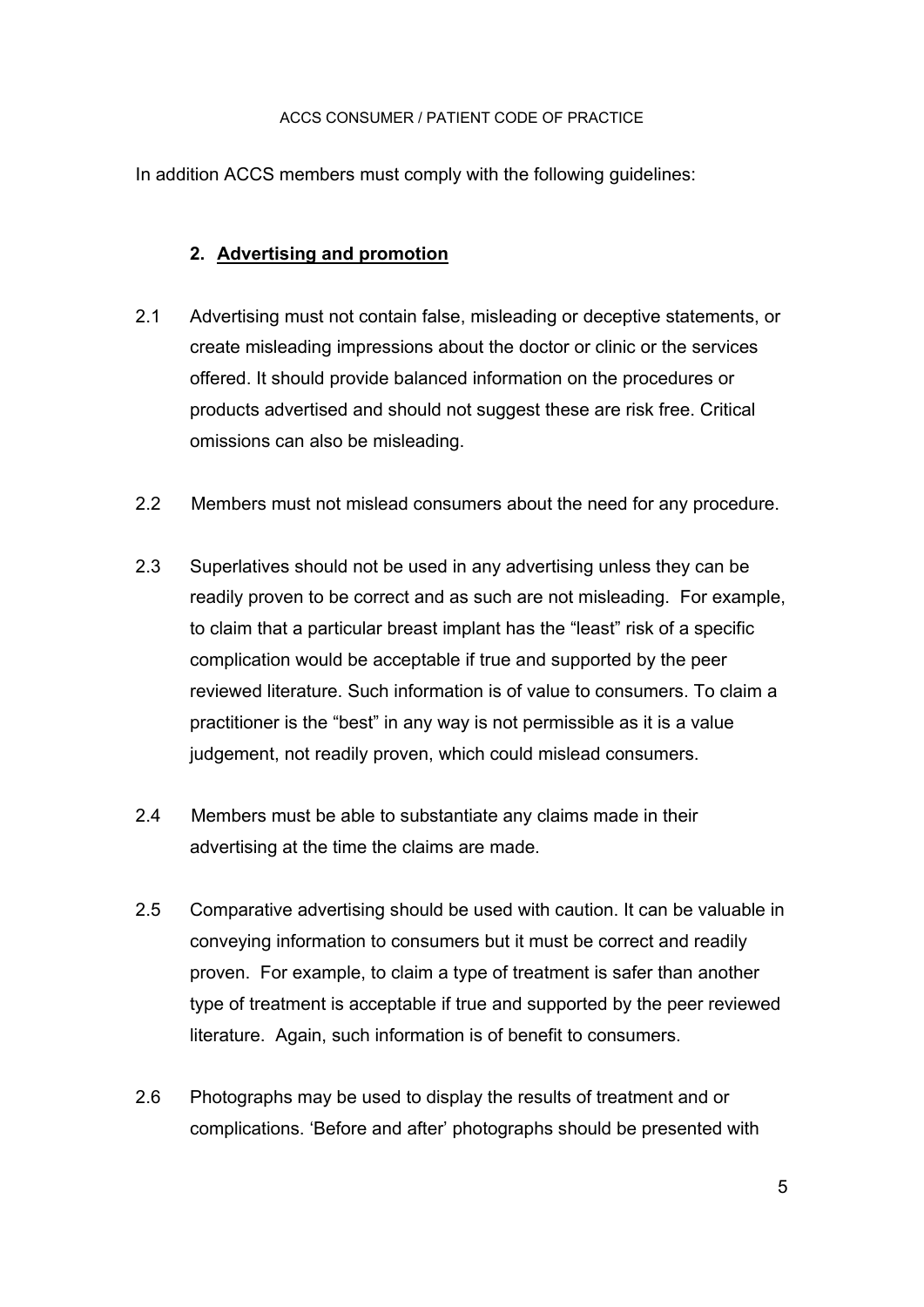similar pose, presentation, lighting and exposure. Any uncomplicated results shown should be typical and be likely to be reproduced in a similar patient. Photographs must not be altered in any way other than to protect a patient's identity. 'Before and after' photographs must be of the advertising doctor or clinic's own patients and contain accurate and informative captions.

Where before and after photographs are used the procedure being referred to must be the only change that has occurred to the person being photographed. Further, a clear statement that the procedure being referred to is the only change that has occurred to the person being photographed be included when photographs are used in advertising. This requirement is especially relevant in Victoria.

- 2.7 Testimonials should not be used in advertisements.
- 2.8 Medical or surgical procedures should not be offered as inducements or prizes in competitions or contests, or as a way of generating business.
- 2.9 Offers of gifts or other inducements (for example time sensitive discount periods) shall not be used in order to attract potential clients.
- 2.10 Discounts for early payment should not be used as an inducement to commit to a procedure.
- 2.11 No Member will offer finance facilities as part of the services provided, except a credit card facility. In no circumstances should a Member accept any commission from a credit provider.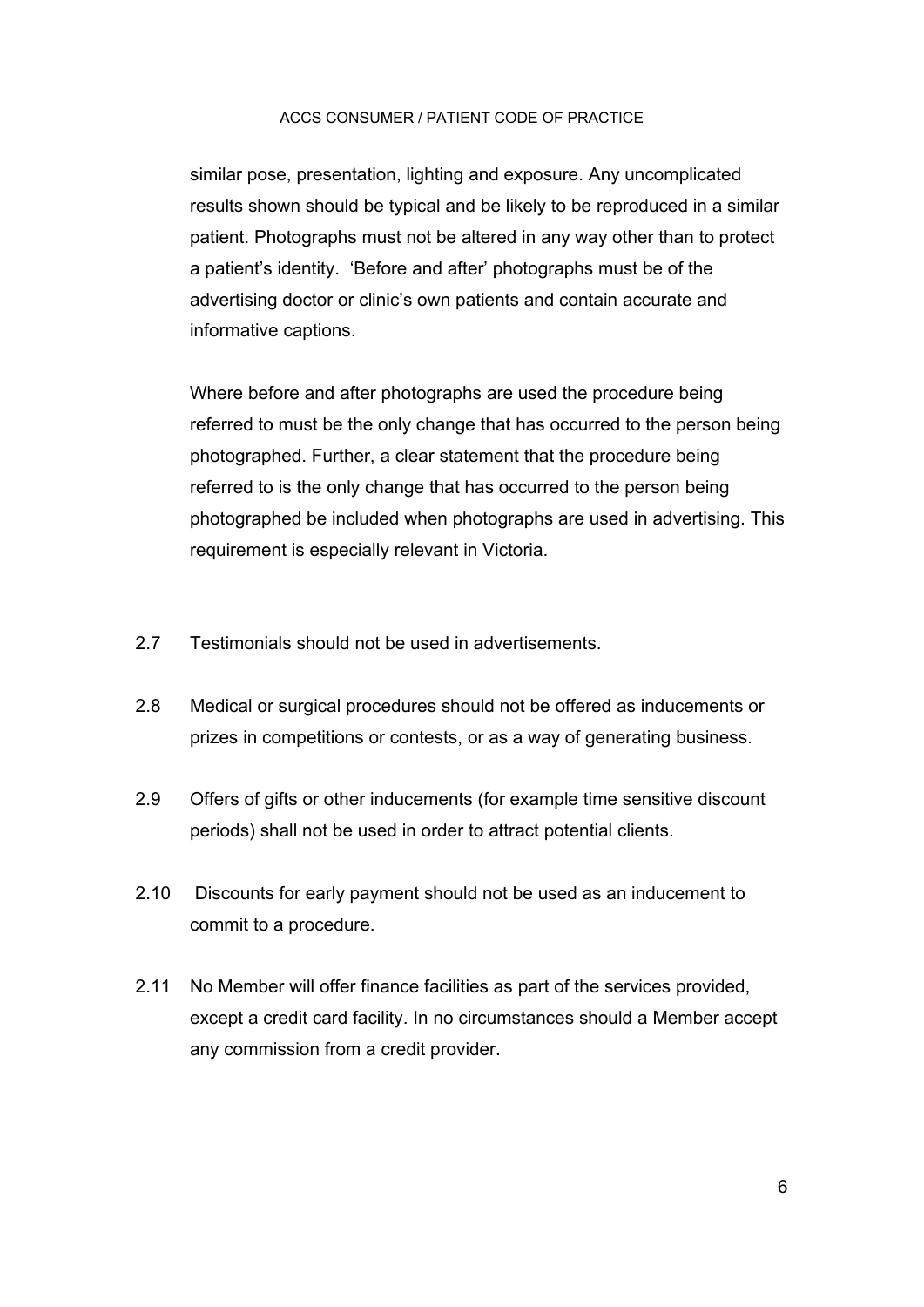2.12 The College notes that in Victoria advertisements of a surgical (invasive) procedure shall include in a prominent place and in a visible fashion the following statement:

"*Any surgical or invasive procedure carries risks. Before proceeding, you should seek a second medical opinion*". Whilst this is not mandatory in other States and Territories, Members advertising in other States and Territories are encouraged to use such a

## **College and Certification logo and post nominals**

statement.

- 2.13 The College logo or relevant Certification logo may only be used by doctors who are currently accredited Fellows, or Fellows of the Faculty of Medicine of the College. Additionally, the Certification logo can only be used if the doctor is currently compliant with the College CME programme, as evidenced by the CME certificate.
- 2.14.1 If any doctor who holds an FACCS or FFMACCS wishes to perform any invasive surgical procedure for which he or she is not accredited by the College, then that doctor shall not be entitled to use their College post nominals, nor mention the College in any way which might be seen or heard by a patient considering undertaking such a procedure.
- 2.15. College members are required to comply with all relevant laws and guidelines in jurisdictions where they practice. Where an inconsistencies this Code and relevant laws or guidelines arises, College members must adhere to the relevant between laws or guidelines.

In particular, College members practising in **Victoria** should be aware that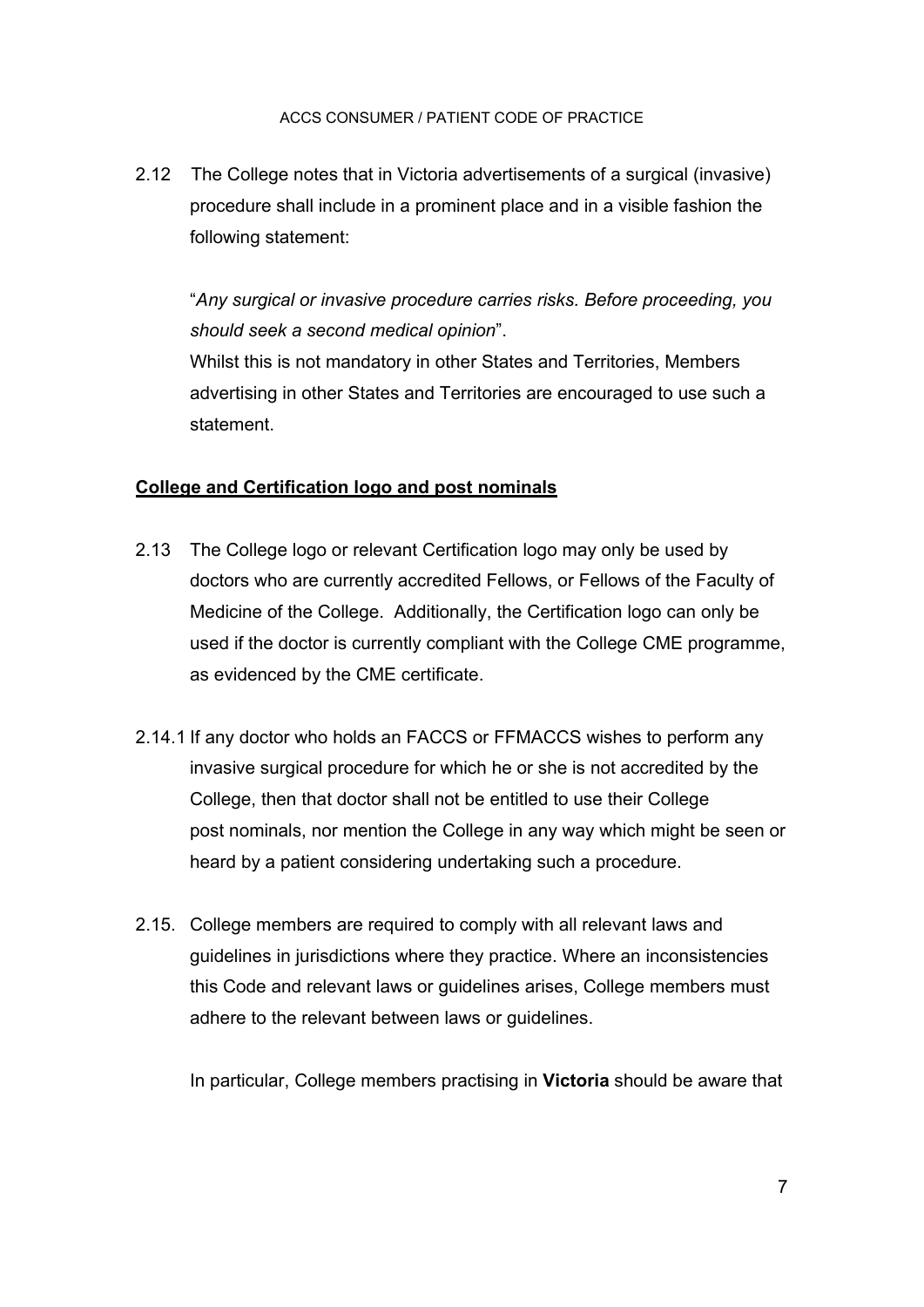Victorian *Advertising Guidelines for Registered Medical Practitioners,*  developed by the Medical Practitioners Board of Victoria (MPBV) to advise medical practitioners about the provisions of the *Health Professions (Vic)*  (the HPR Act) and how the MPBV interprets these provisions, state that:

• It is an offence under section 80 of the HPR Act for a medical practitioner to hold him – or herself out to be a specialist, either explicitly or by implication, or attempt to convey that perception to the public unless his or her registration has been endorsed under section 27 of the HPR Act.

• "The Board considers that consumers are best protected when practitioners advertise only qualifications that have been awarded by institutions accredited by the Australian Medical Council."

#### **Note.**

*Members should be aware that there are no cosmetic surgery qualifications that have been awarded by any institutions accredited by the AMC and the AMC has not yet recognised cosmetic surgery as a medical specialty.*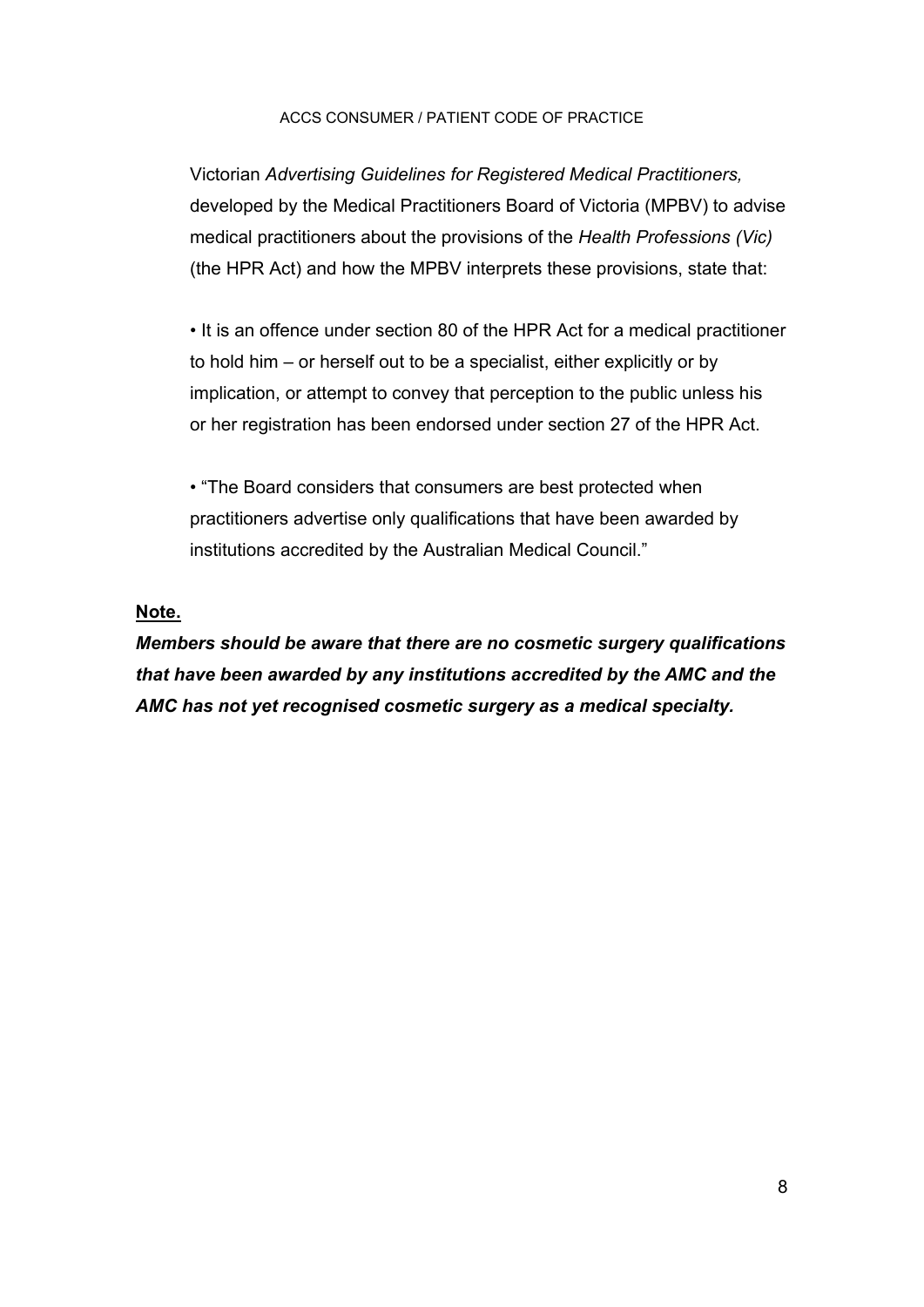#### **3. Guidelines for informed consent - applicable to all procedures**

- 3.1 Informed consent is a process, not simply the signing of a consent form**.**  Members should give information about the risks of any intervention, especially those that are likely to influence the patient's decisions. Known risks should be disclosed when an adverse outcome is common even though the detriment is slight, or when an adverse outcome is severe even though its occurrence is rare.
- 3.2 All Members must provide to patients, before any procedure is agreed to, a College produced information brochure about cosmetic procedures. This must include information about what College qualifications mean and also outline the College's complaints process. The brochure must inform patients how to obtain a full copy of this Code of Conduct. To the extent possible the same information is to be on the College's website and on Members' websites, either directly or via a link to the College's website. The brochure will contain information about other routes for patients to make a complaint; for example, medical boards and statutory health care complaint bodies. The brochure will also advise patients that a second opinion is advisable before making any decision to have a procedure. The brochure is to be provided to patients at their first consultation or where the first consultation is other than face to face, by mail or email prior to that first consultation.
- 3.3 Additionally all Members must have available for patients a written summary (for example in the form of a resume) of their own training and experience. The summary is to be provided to patients at their first consultation or where the first consultation is other than face to face, by mail or email prior to that first consultation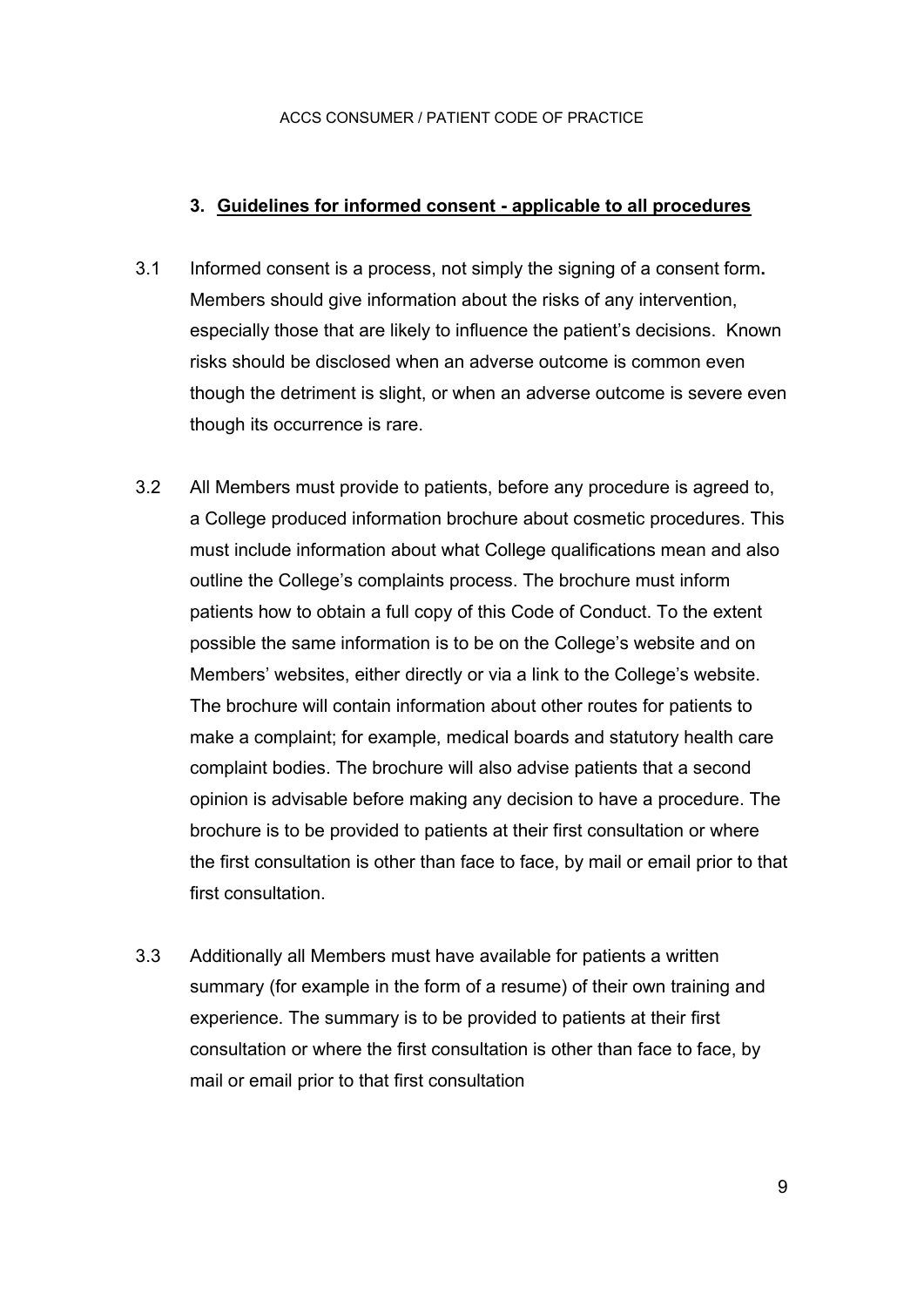- 3.4 All Members must, before any procedure is agreed to, provide the patient with full disclosure of the fees and charges, and likely total cost of the procedure. Patients should be made aware that further costs could be incurred in the event of complications occurring.
- 3.5 Members must, before any procedure is agreed to, provide patients with information about:
	- how and where the procedure is performed;
	- who will be assisting in the procedure;
	- possible complications and side-effects, their frequency and severity;
	- any anticipated post operative scarring;
	- whether the patient be required to go to a hospital;
	- whether the patient will need to take time off work;
	- the post-operative course and expected recovery time;
	- possible alternative treatments where appropriate including the option of no treatment at all; and
	- the expected realistic outcome.
- 3.6 No procedure should take place unless the Member has consulted with the patient beforehand and has fully explained to the patient the procedure and any associated risks. Patients should be encouraged to ask questions at this consultation.
- 3.7 If a Member offers an invasive procedure to a patient which that Member has performed less than 100 times previously, then the Member must disclose to the patient, at the initial consultation, how many times the Member has performed the procedure before.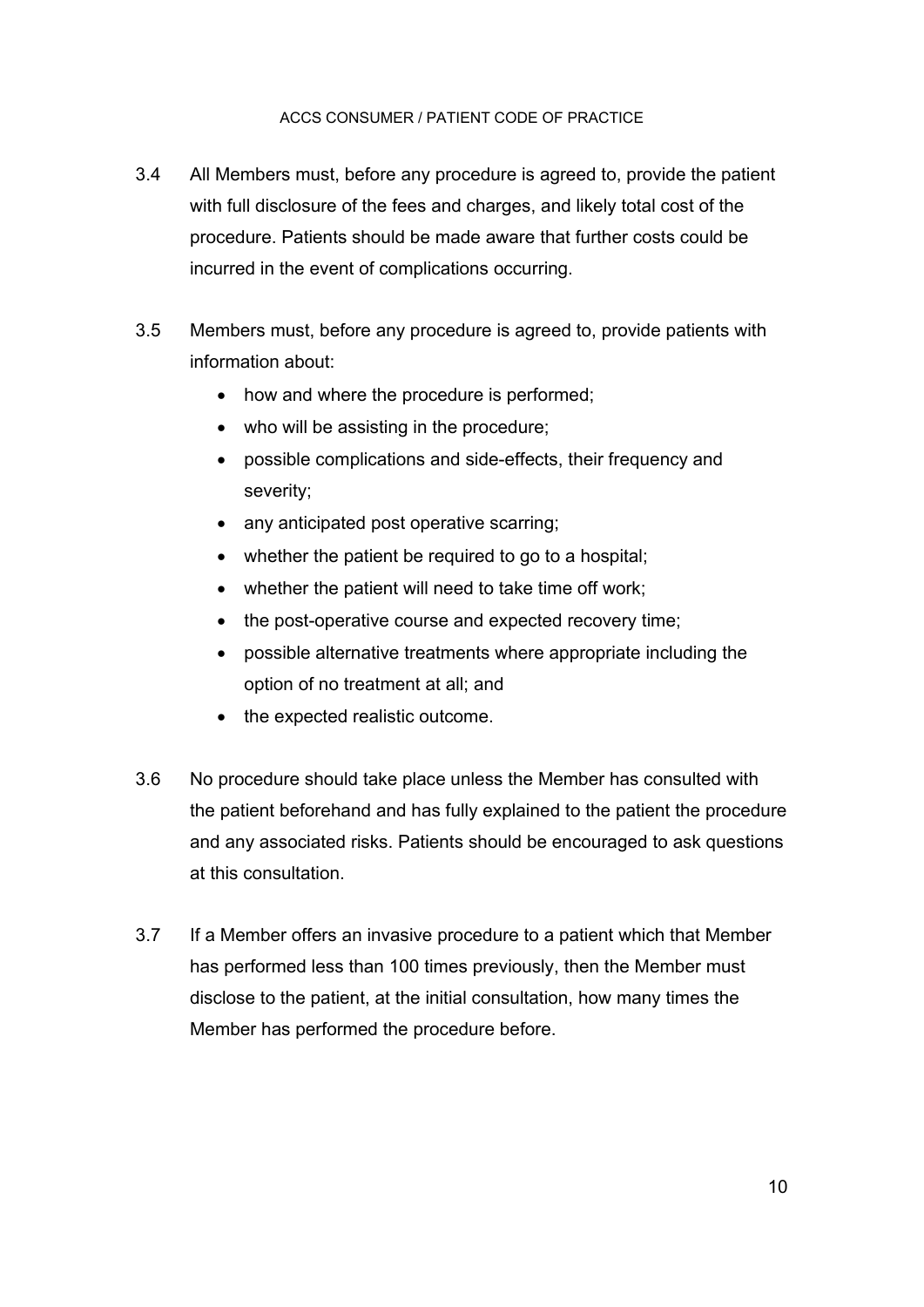## **Guidelines for informed consent for more invasive procedures with a significant risk of an adverse long term outcome**

- 3.8 The guidelines described in this section are in addition to the rules concerning Members' conduct described above. These guidelines refer to invasive procedures which have a significant risk of an adverse long term outcome. They are not relevant to temporary fillers or botulinum toxin treatment for example, to which all statutory requirements and the additional requirements for ACCS members as detailed above apply. They would apply, for example, to laser resurfacing, chemical peels with the potential to affect the dermis and to permanent fillers.
- 3.9 The patient must have at least one consultation, with the Member performing the procedure before the day of surgery.
- 3.10 For geographical reasons it is sometimes impractical for patients to meet the doctor face to face for their initial consultation. In these circumstances it is acceptable for the patient to send photographs to the doctor and then for the doctor to have a telephone or video consultation with the patient. This can be considered to be the initial consultation with the doctor performing the procedure. If the patient elects to proceed, the doctor must see the patient face to face before the procedure, preferably at least one day before. It is accepted that there may be instances where, for logistical reasons, this face-to-face meeting can only occur on the day of surgery, but this should not be considered the norm. If the face-to-face meeting, being the exception, does not occur at least a day before the procedure, the reason for this must be properly documented.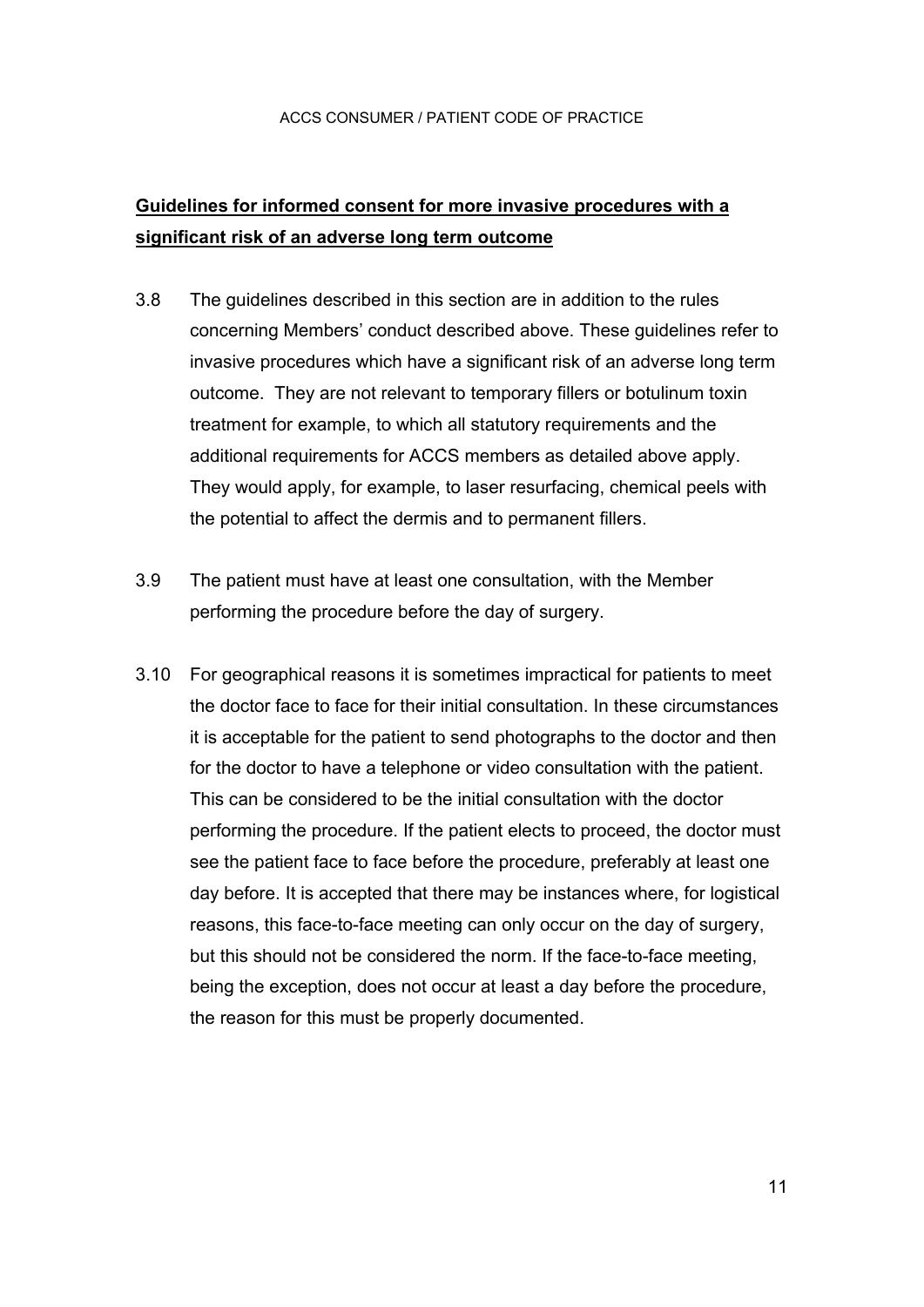- 3.11 It must be clearly stated to the patient that, if either the Member or the patient decides at that meeting not go ahead for any reason, then a full refund of any monies paid will be provided. If a cancellation fee from the anaesthetist and/or the hospital might be incurred, the patient must be advised of this prior to paying any monies.
- 3.12 If there is a consultation with someone other than the Member performing the procedure, this is not an acceptable substitute for the process described in 3.8, 3.9 and 3.10 above, which must still occur.
- 3.13 If the Member is inexperienced in the specific procedure contemplated, either because the Member is new to the procedure or because the procedure itself is new, this should be disclosed to the patient at the first consultation, as per the 100 case rule indicated above.
- 3.14 At the end of the initial consultation the patient should be provided with a procedure-specific consent form to consider at home.
- 3.15 The patient should be told, and it should be stated on the consent form, to contact the Member, by telephone or at another consultation, if they have any questions or need clarification of the consent form.
- 3.16 If there is doubt about which procedure would be most appropriate for a patient, or if the patient is unsure about having the procedure, the desirability of a second opinion should be emphasised, reinforcing the advice in this respect contained in the information brochure.
- 3.17 Generally there should be a 'cooling off' period of at least five days between the initial consultation with the doctor performing the procedure and the procedure itself. It is accepted that there may be circumstances where, for practical reasons, this period may need to be shorter but it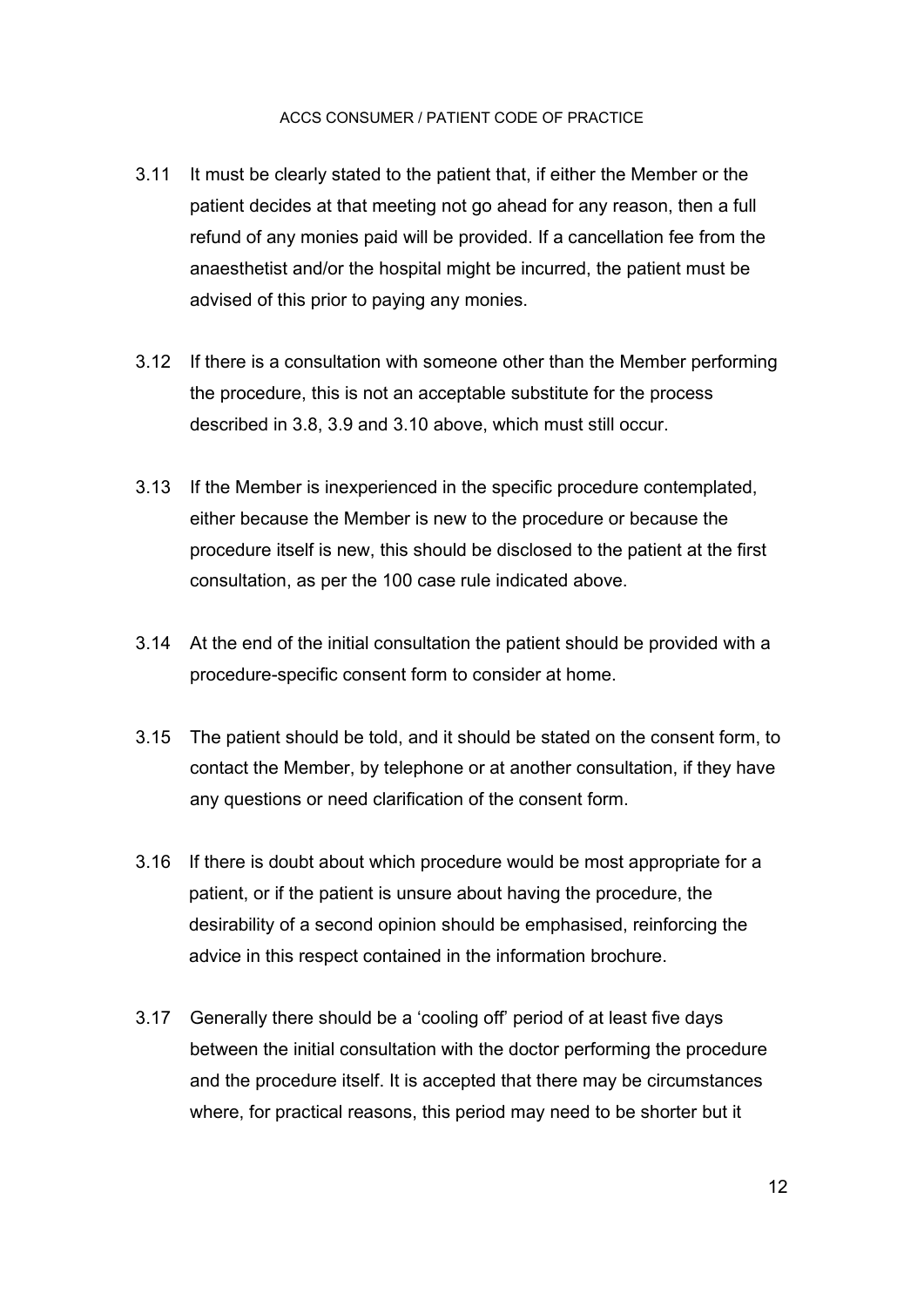should never be less than one night. If the 'cooling off' period is less than 5 days the reasons for this must be properly documented and acknowledged by both the Member's and patient's signature.

## **4. Post-Operative Care**

- 4.1 Each Member must:
	- provide full and adequate post-operative care for their patients, including provision for emergency after-hours care. The post-operative surveillance should be appropriate for the magnitude of the surgery performed and to allow for early detection of and intervention in adverse outcomes; and
	- provide adequate and appropriate on-going care, either by his or her own assessment and treatment, or by appropriate referral.

## **5. Complaints Processes**

## 5.1 Preamble

The Rules dealing with the Complaints regime and disciplinary process adopt the concepts of natural justice. In this context *natural justice*, also known as procedural fairness, has three main principles:

- 1. The Member complained of is provided with:
- a fair hearing;
- all information within a reasonable timeframe required to answer the allegations made against him/her; and
- an opportunity to respond to all allegations or decisions affecting him/her and;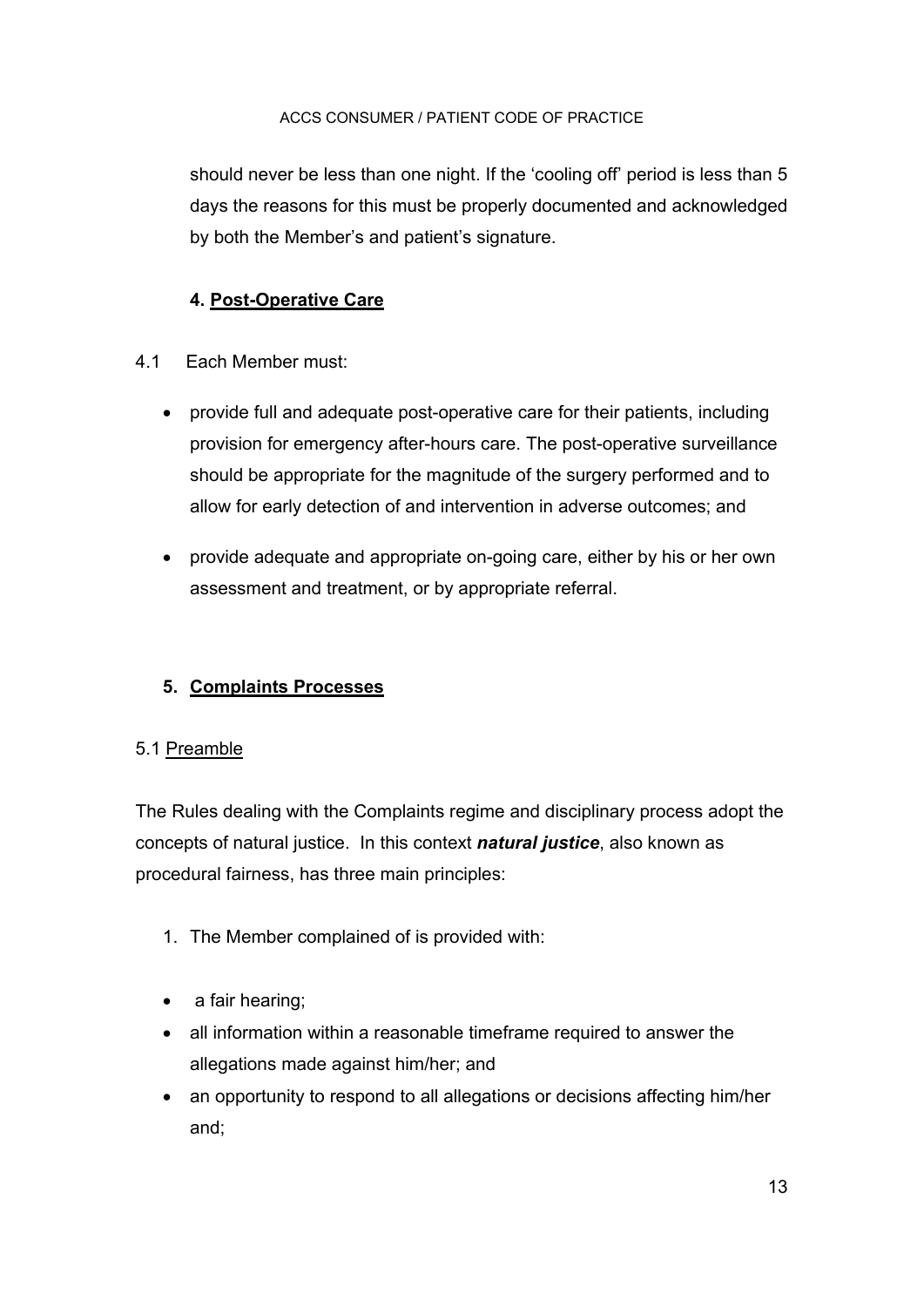- their response is genuinely considered.
- 2. The decision maker is impartial; and
- 3. The Complainant must be kept properly informed at all times.

## **Complaints**

- 5.2 All complaints must be in writing.
- 5.3 If a complaint is made to the College in writing that a Member has allegedly breached any part of the Code of Practice, the complaint will be handled in accordance with the procedures set out in the Code.
- 5.4 Upon the receipt of a written complaint the College will refer the complaint to the Chairman of the Complaints Panel.
- 5.5 On receipt of a written complaint, the College shall advise the Complainant and the Member involved in writing within 7 days that the matter has been referred to the Chairman of the Complaints Panel
- 5.6 The Chairman of the Complaints Panel shall not refer the matter to the Panel if:

(a) the Complainant does not agree, in writing, that their identity can be revealed to the Member complained of, unless their identity is not necessary for the Panel to investigate the matter;

(b) the information provided by the Complainant does not allege nor disclose a breach of the Code;

(c) it is more appropriate that the complaint be dealt with by a Court or an external complaints, disciplinary, conciliation, or arbitration body or procedure;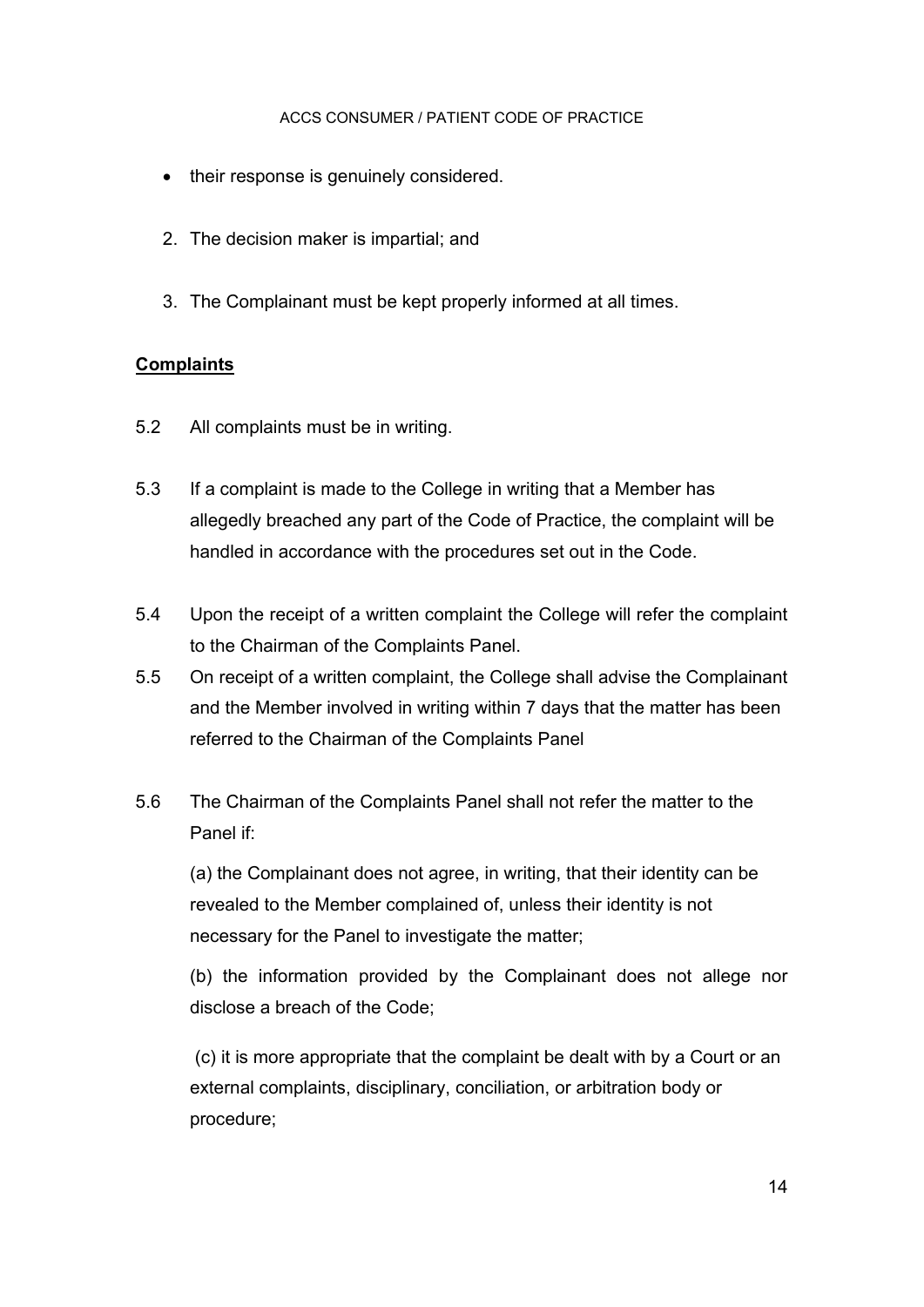(d) the Complainant is seeking compensation or reimbursement only and is not alleging that a Member has been in breach;

(e) the act or omission giving rise to the complaint occurred before the date of commencement of the relevant ACCS Rules;

(f) the subject matter of the particular complaint was comprised in a same complaint by the same person (or any one or more of them) previously considered by the Complaints Panel and finalised;

(g) the complaint is against a non ACCS Member;

(h) the matter is being handled by a medical insurer; or

(I) the Chair of the Panel is of the view that the matter is frivolous or vexatious.

Any such decision by the Chair and the reasons is to be included in the Register of Determinations established pursuant to Clause 6.1.

5.7 If, in the view of the Chair of the Panel, the breach is of minor nature and can be dealt with by advice to the Member, the complaint will not be referred to the Panel. The Chair will inform the Complainant in writing of this decision and advise the Complainant that if he or she is not satisfied with this outcome the Complainant can insist the complaint be referred to the Complaints Panel and this then must occur.

Any such decision by the Chair and the reasons and action taken is to be included in the Register of Determinations established pursuant to Clause 6.1.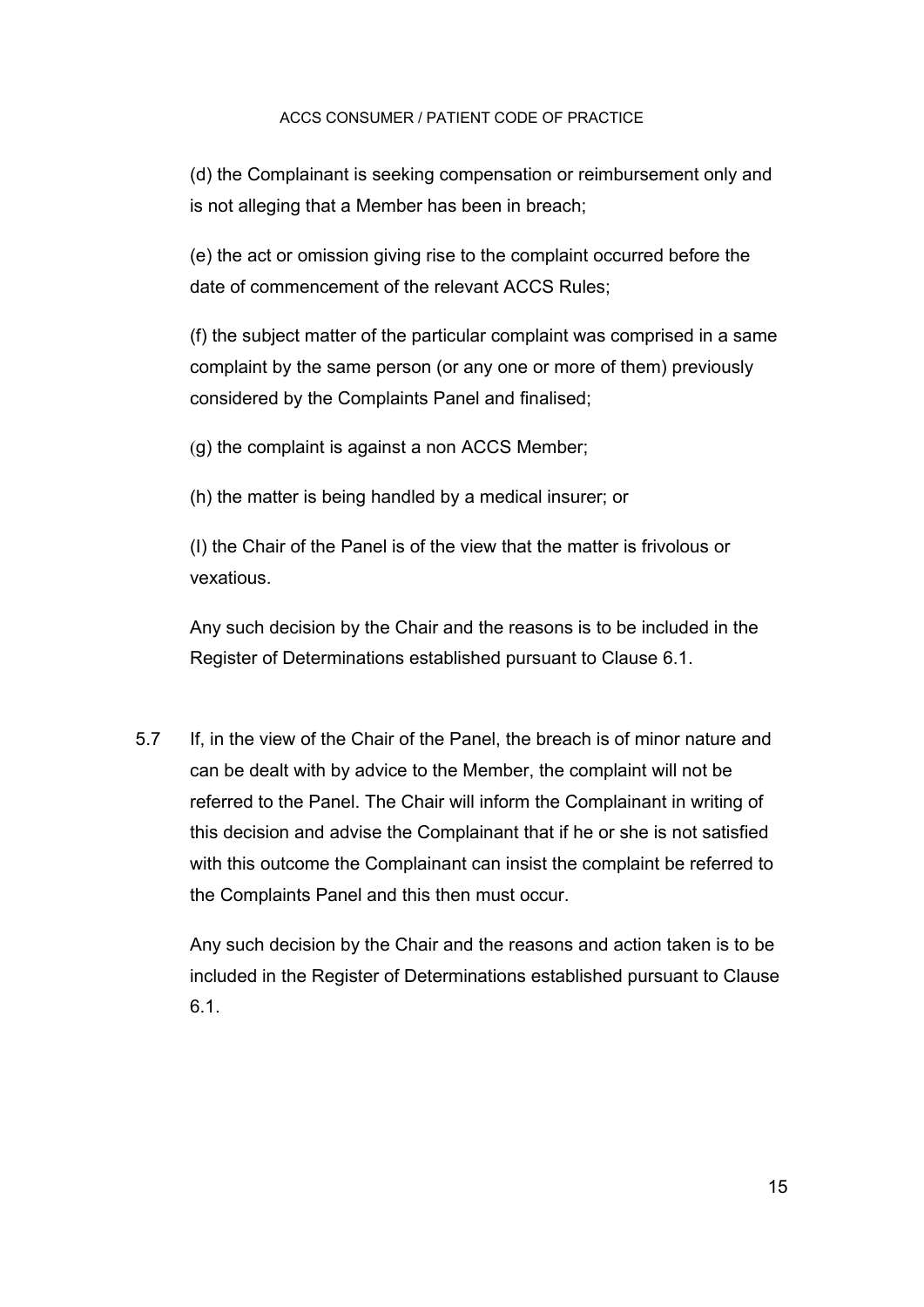5.8 Any complaints resolved under the process described in 5.7 above are to be included by the Chairman of the Complaints Panel in the annual report described in Section 8 below.

## **Complaints Panel**

- 5.9 The College Council will appoint a Complaints Panel. The role of the Panel is to consider complaints against an ACCS Member alleging breaches of the ACCS Code.
- 5.10 The Panel shall have a minimum of three members at least one of whom shall have legal qualifications and at least two of whom shall not be a Member of the ACCS. The Chair of the Panel will be independent of the ACCS and shall have legal qualifications. At least one of the members shall be an ACCS Member.
- 5.11 No Member who is in any way concerned with the matter in question, or who is connected in any business entity, firm, corporation, or department with the Member accused or the party who originated the complaint, shall be a member of the Panel.
- 5.12 Panel processes must be conducted in private.
- 5.13 The Member complained of may be legally represented before the Panel, provided that:

(a) the Panel is advised not less than 5 days prior to the date set down for any hearing of the intention of the particular party to have legal representation, and the name and contact details of each such legal representative, and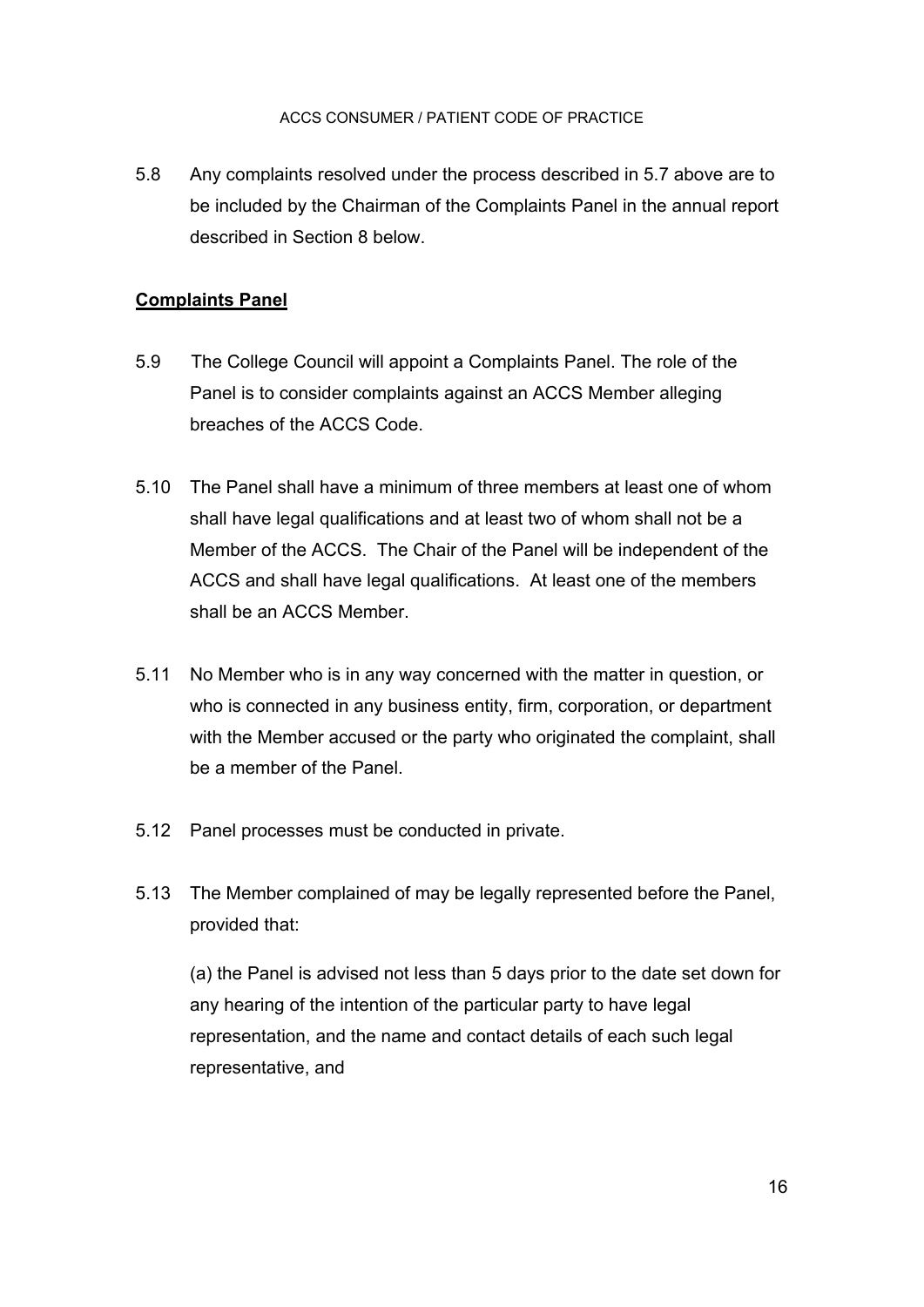(b) the Panel may, if it is satisfied that legal representation has served or may continue to serve to delay the hearing of the matter, terminate the right of the party to have legal representation in which event the legal representative or representatives must depart the hearing and take no further part in it and the hearing must proceed in the absence of that legal representation.

- 5.14 No party may be compelled to appear at a hearing of the Panel, but any party to a hearing may provide written submissions and evidence to the Chair of the Panel at least 3 days before the hearing.
- 5.15 The Panel may make such procedural arrangements as it thinks fit, including directions for the provision of written submissions and evidence.
- 5.16 The Panel may conduct hearings as it considers fit, having regard to the necessity that adequate consideration be given to matters before it. However, the Panel shall hold a hearing if the Member complained of asks that there be a hearing.
- 5.17 The laws and rules of evidence do not apply to proceedings before the Panel.
- 5.18 The Panel may obtain legal advice and have legal advisers in attendance at a hearing.
- 5.19 The Panel may conduct hearings or other meetings of the Panel in person or by other means, provided that all members of the Panel are able to hear and speak to each other.
- 5.20 All determinations and decisions of the Panel are to be made by a majority of the members of the Panel.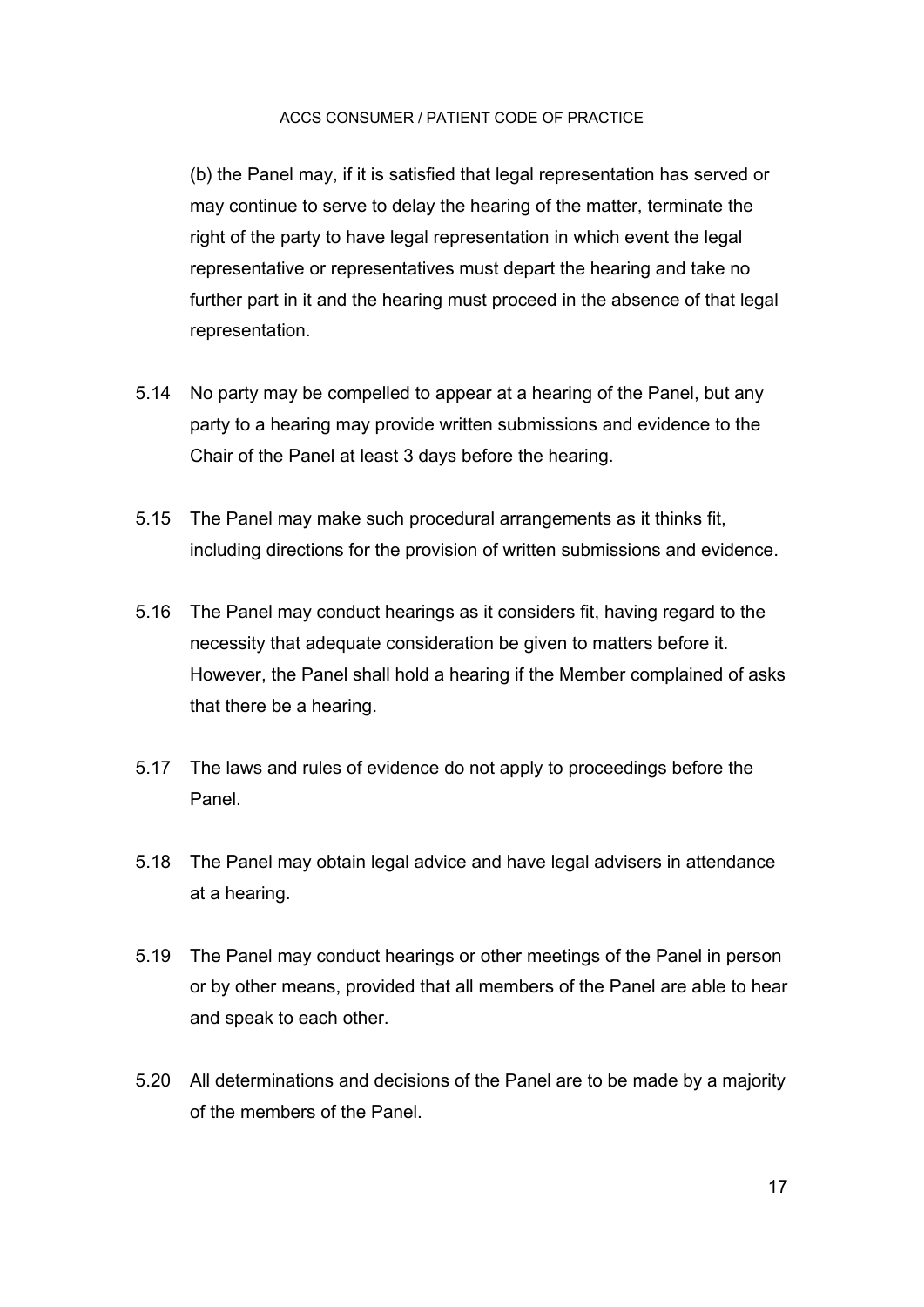- 5.21 The Member complained of in any matter shall be informed, at least 14 days prior to any hearing, of:
	- (a) the name of the Panel Chair and members of the Panel;
	- (b) the exact nature of the complaint and the disciplinary charge that the Member will be required to address;
	- (c) the time, date and place for the hearing;
	- (d) the right of the Member concerned to be heard in regard to the allegations;
	- (e) whether or not the person instigating the complaint may be called to give evidence and/or provide a written submission in statutory declaration form;
	- (f) whether or not other witnesses may be called to give evidence and/or provide a written submission in statutory declaration form;
	- (g) what material the Member should bring to the hearing.
- 5.22 The Complainant shall, at least 7 days prior to any hearing, be informed of the time, date and place of the hearing and whether or not they will be required to give evidence at the hearing.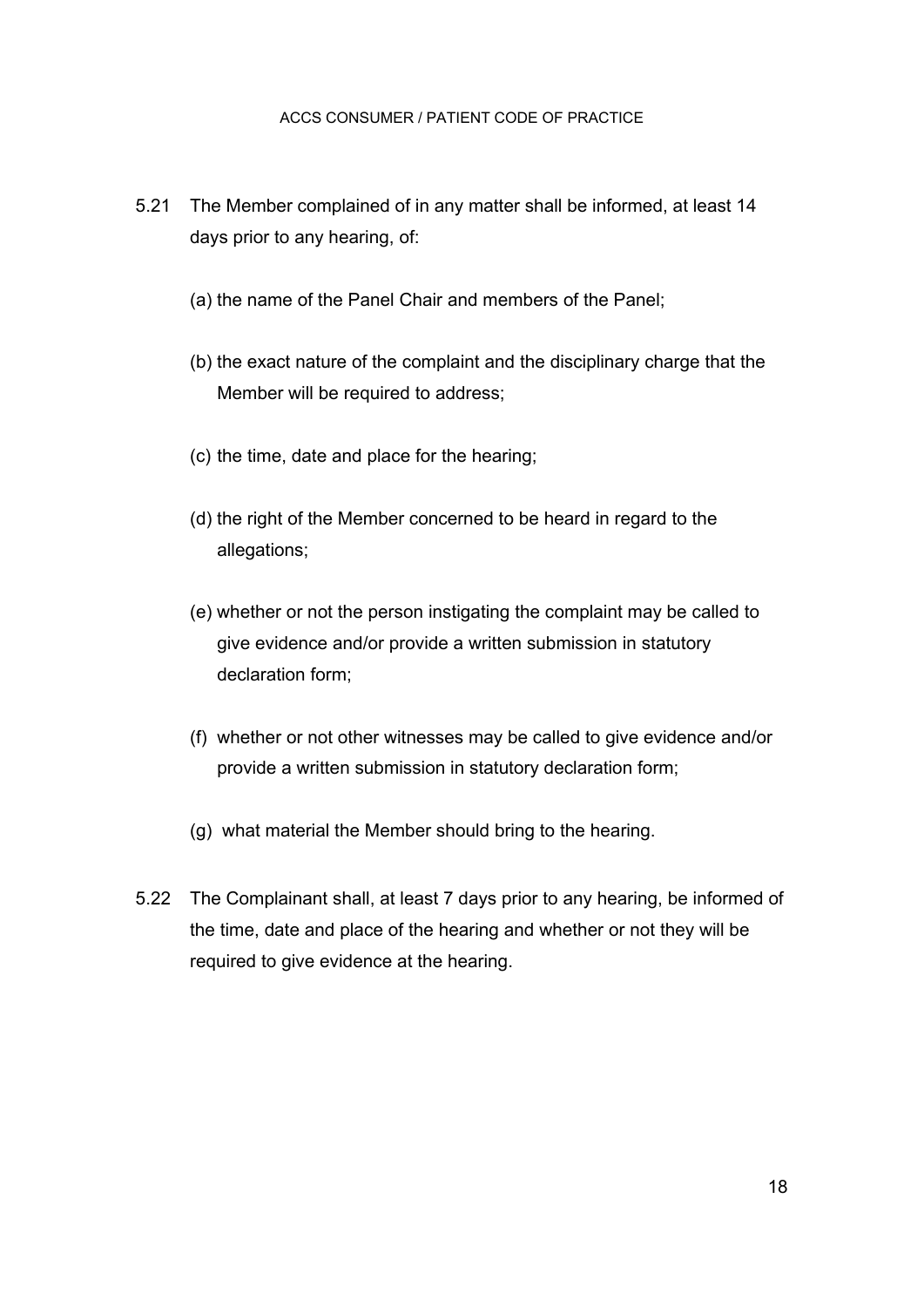#### **Admission of Evidence**

5.23 No documents will be admitted into evidence that have not been made available to the Member complained of within a reasonable time prior to the hearing. This timeframe will be at the discretion of the Chair of the Panel. If any party wishes to introduce additional documentary evidence, the Chair may, if necessary, adjourn the hearing to allow the other party sufficient time to consider the evidence.

#### **Hearing Procedure**

- 5.24 The procedures for the hearing shall be at the discretion of the Chair of the Panel.
- 5.25 A transcript of a hearing is to be kept and a copy given to the Member complained of and the person who instigated the complaint, if that person was asked by the Panel to be involved in the hearing. A fee may be charged by the College for the transcript.

## **Panel's Decision**

5.26 The Chair of the Panel shall furnish in writing to the ACCS Council, the Panel's decision, the reasons for the decision and details of any sanction to be imposed.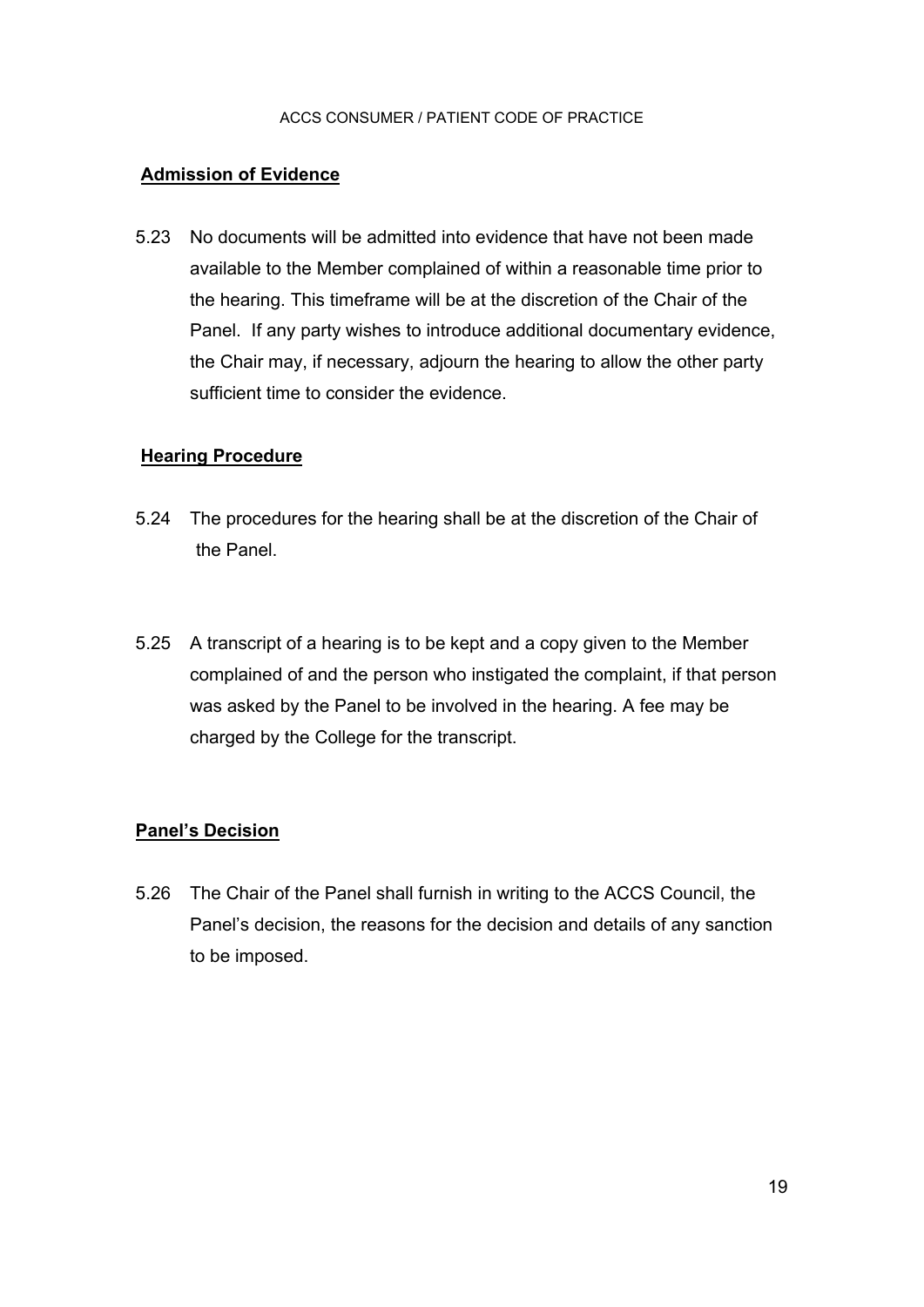#### **Sanctions**

- 5.27 Where the Panel determines that a Member has not been involved in a breach, the Panel shall make a determination to dismiss the matter.
- 5.28 Where the Panel determines that a Member has been involved in a breach, the Panel shall make a determination of breach against the Member complained of, and may impose one or more of the following sanctions:
	- (a) reprimand the Member;
	- (b) admonish the Member publicly;
	- (c) counsel the Member;

(d) suspend the Member from membership of the ACCS, for such period and on such terms or conditions as the Panel thinks fit;

(e) where the Member is already the subject of an order for suspension, continue that suspension for such period and on such terms or conditions as the Panel thinks fit;

(f) require the Member to take such steps as the Panel may determine to correct the effects of any breach found to have been engaged in;

(g) require a payment to the ACCS to be used as the Panel recommends, such penalty to be no more than \$10,000.00 for the first instance and no more than \$20,000.00 for any subsequent breach;

(h) require the Member to undertake such education or compliance program as the Panel thinks fit, provided that the purpose of such program is to reduce the likelihood of future breaches by the Member;

(i) expel the Member from membership of the College;

(j) adjourn the proceeding subject to compliance with such conditions as to sanctions as the Panel may otherwise impose in accordance with the ACCS Rules;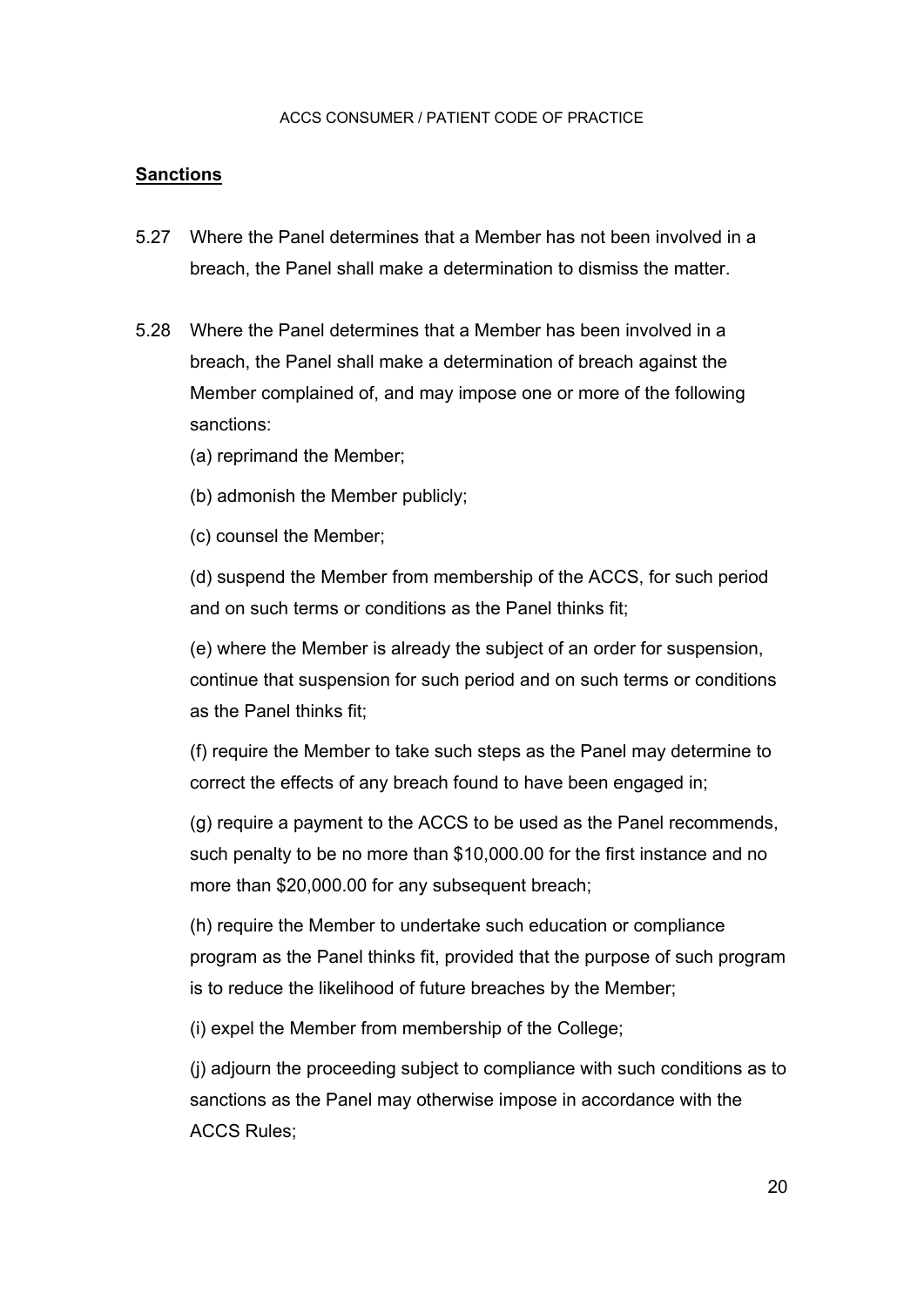(l) order the Member to reimburse a patient; or

(m) impose any other Order that the Panel thinks fit.

- 5.29 Where the Panel considers the matter to involve a serious risk to public safety and patient welfare it must refer the matter to the relevant regulatory authorities in the relevant State or Territory.
- 5.30 Where the Panel is of the view that a Member has unreasonably failed or refused to co operate with the Panel then that non-cooperation can be held to be a breach of the Code and the Panel can impose an appropriate sanction until such time as the Member cooperates.
- 5.31 The Panel can award reasonable costs at its discretion against an ACCS Member involved in the matter before it.
- 5.32 The Panel shall have a pre-sentence process, to relay likely sanctions to the Member complained of, and give that Member an opportunity to state any objections to likely sanctions.
- 5.33 When determining any sanction, the Panel may take into consideration any penalty imposed on the Member as a result of external legal proceedings brought against that Member in relation to the same matter.
- 5.34 A suspended Member must comply with the ACCS CME requirements and provide a return for each year as normally required.
- 5.35 If a suspended Member breaches the conditions of suspension, then the penalty shall be expulsion from Membership.
- 5.36 The Panel shall have the power to stay any sanction pending an appeal. The member involved in an appeal must apply to the Panel for a stay and provide reasons for a stay or partial stay.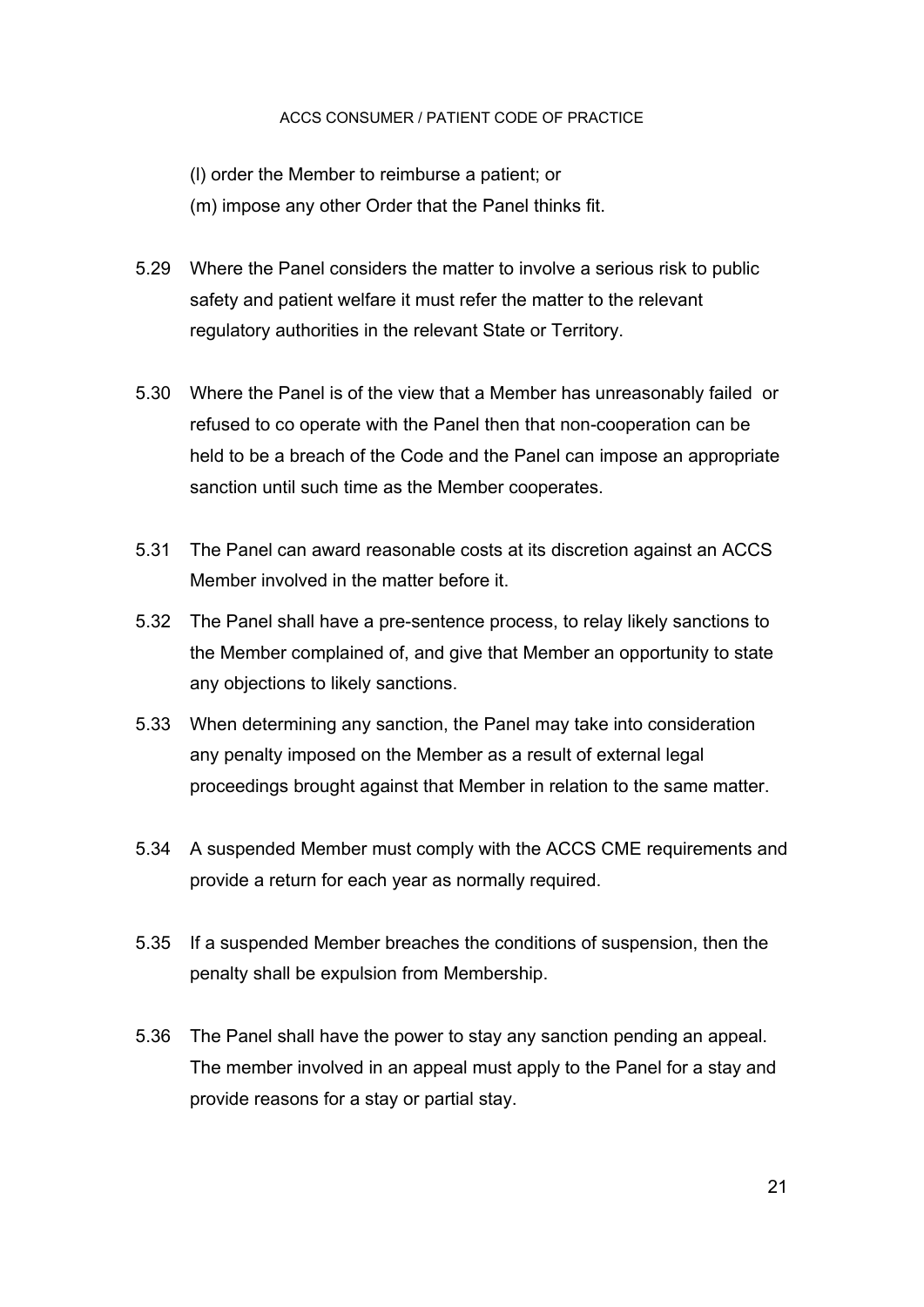## **Notification of Decision**

- 5.37 The Member complained of and the party who instigated the complaint shall be informed in writing of the Panel's decision, the reasons for the decision, and any rights of appeal against the decision.
- 5.38 The Panel will issue a written determination within 30 days of its decision.
- 5.39 The Member concerned shall be provided with a copy of the Panel's written determination.

#### **External Appeals Committee**

.

- 5.40 The External Appeals Committee, shall be a three-member appeal body, including the Chair, appointed from time to time by ACCS Council. The Chair, who must possess legal qualifications, shall be appointed by Council and shall not be an ACCS member. The Committee is not to be a standing Committee, but established when there is an appeal.
- 5.41 The Chair will recommend the other two members to the Council. The Council will accept the recommendations unless any appointments raise issues of conflict of interest. One member recommended by the Chair shall be an ACCS member with relevant experience in the matter before the Committee. The other member shall not be an ACCS member.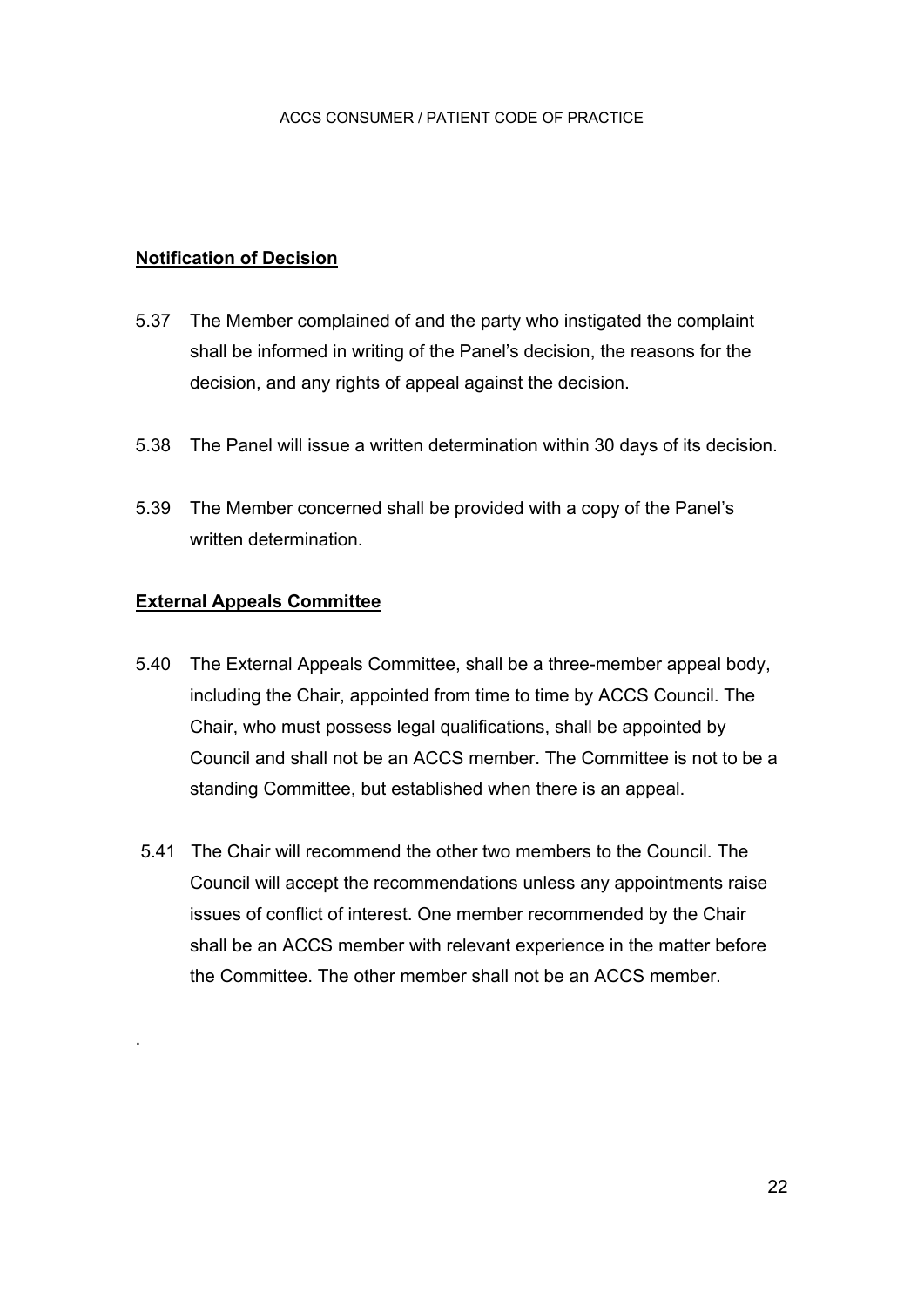## **Appeal Process**

.

- 5.42 The Member complained of may, within 21 days of being notified of the Panel's decision, appeal against that decision by notice in writing to the Chair of the Appeals Committee.
- 5.43 The College can also appeal a Panel decision and must do so within 21 days of the decision.
- 5.44 The Chair of the Appeals Committee shall notify the Chair of the Complaints Panel when an appeal has been lodged and shall request copies of the relevant correspondence and records of proceedings held by that Panel. This documentation may include:
	- (a) the original complaint;
	- (b) the charge formulated from this complaint;
	- (c) all correspondence and written evidence in relation to the matter; and
	- (d) the record of the Panel's hearing, if any.
- 5.45 This material will be provided to the Appellant.
- 5.46 The Chair of the Committee will also advise the original Complainant of an appeal being lodged.
- 5.47 The Appellant is to notify in writing the basis of the appeal including all documentation within 21 days of lodging the appeal. If the Appellant considers more time is necessary to prepare the appeal, the Appellant may submit a request in writing to the Chair of the Appeals Committee for an extension of time.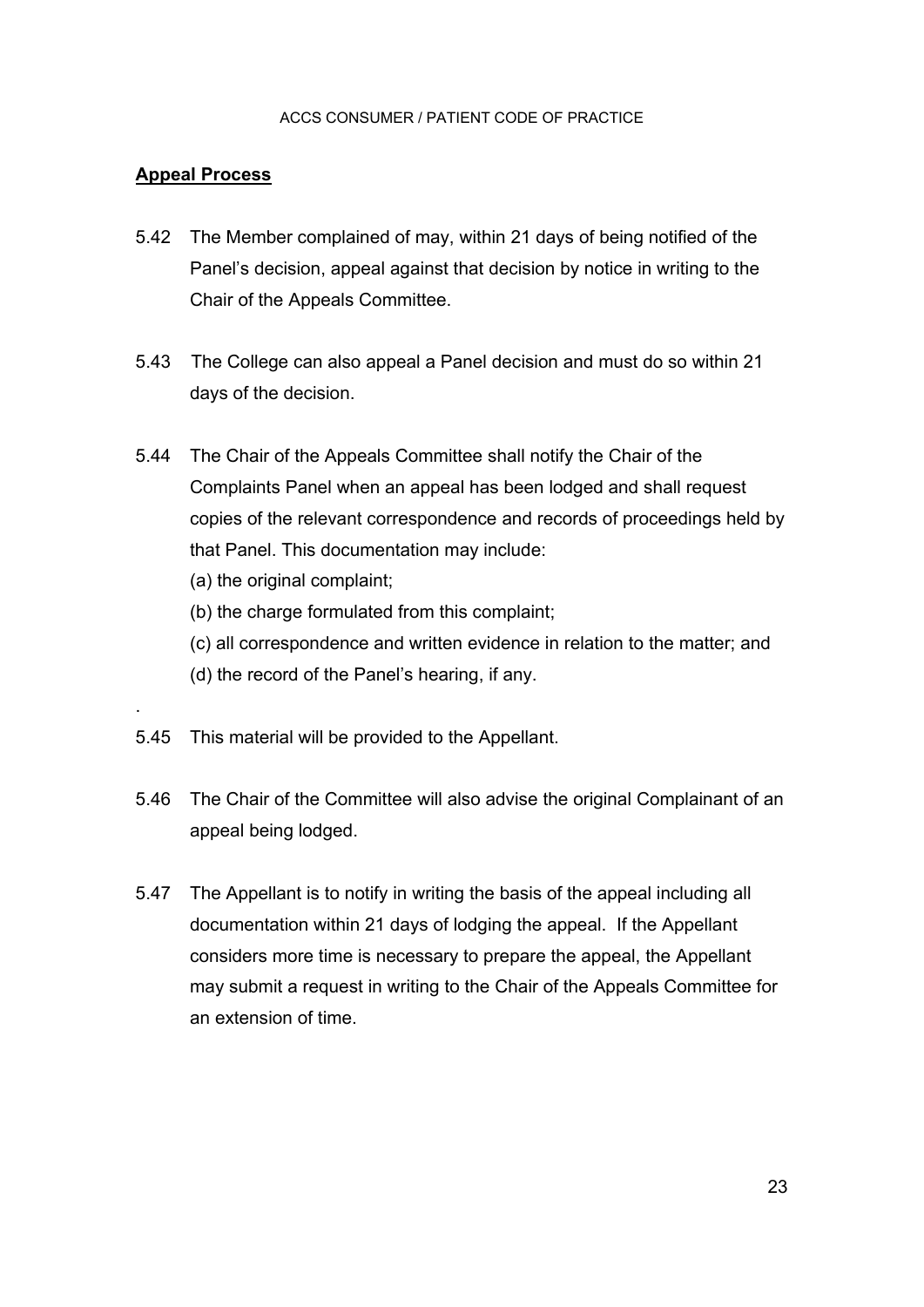- 5.48 Parties to the appeal, other than the Appellant, shall provide written responses to the Appellant's submission within timeframes determined by the Chair of the Appeals Committee.
- 5.49 If the Appellant does not comply with the timeframe determined by the Appeals Committee Chair and an approval for extension of time has not been granted by the Chair of the Appeals Committee, the appeal shall be deemed to be abandoned and the parties informed accordingly in writing.
- 5.50 Where the Chair of the Appeals Committee is of the view that the material submitted by the Appellant does not support a valid appeal, the Chair can dismiss the appeal and inform the parties in writing, Such decision is to be included in the Register of Determinations established pursuant to Clause 6.1.

## **Withdrawal of Appeal**

- 5.51 An Appellant may withdraw an appeal by giving notice in writing to the Chair of the Appeals Committee.
- 5.52 A withdrawal must be received no later than seven days before the day scheduled for any hearing. After this time the Appellant will be responsible for any costs incurred by the Appeals Committee.

## **Conduct of Appeal Hearing**

5.53 The procedure and conduct of the appeal hearing will be at the discretion of the Chair of the Appeals Committee, including the involvement of the original Complainant.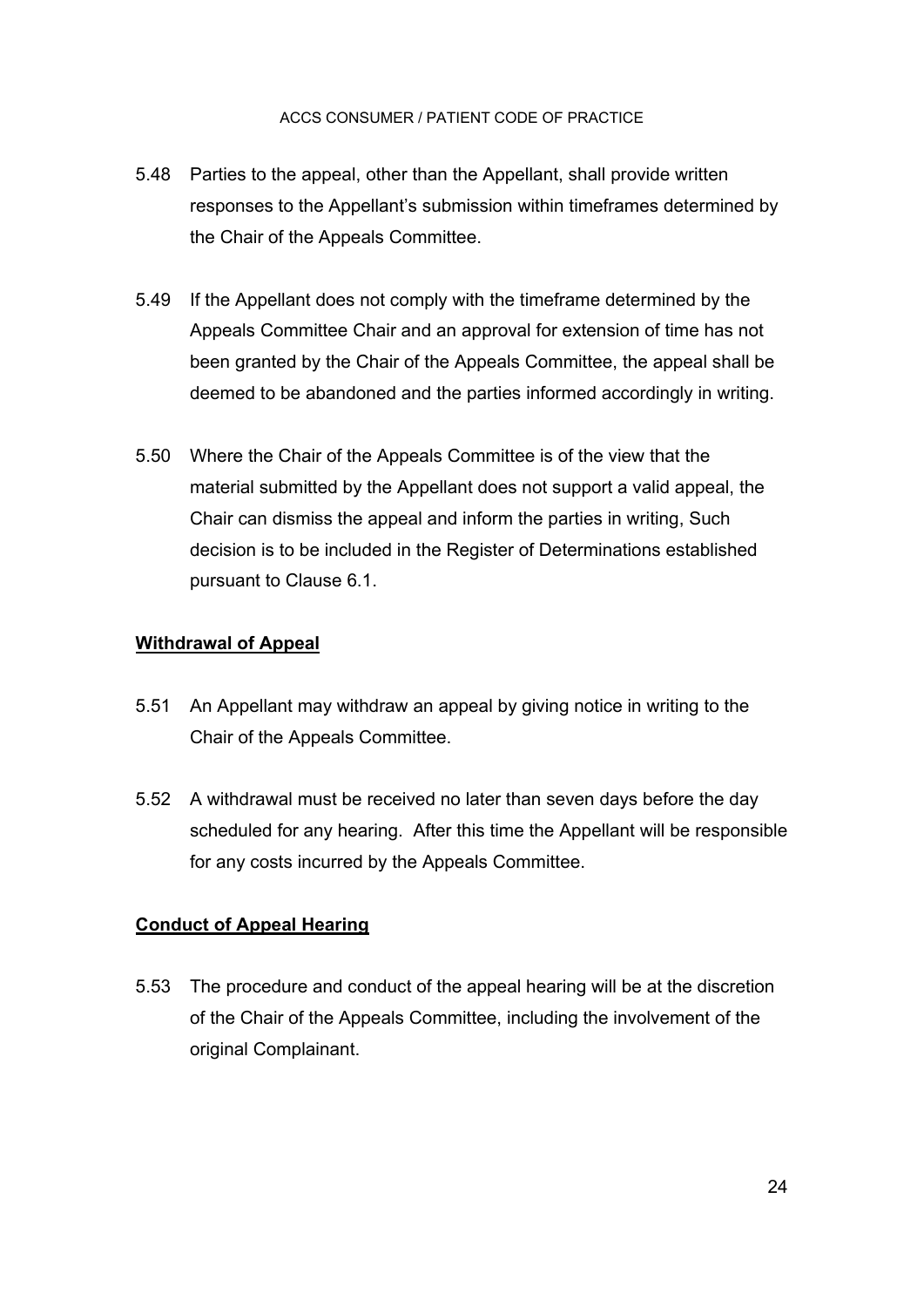- 5.54 The Appeals Committee will not, except where the Committee requests additional material, accept any additional material once the hearing has commenced.
- 5.55 Appellants may be represented by legal counsel or other person on terms and conditions set by the Appeals Committee.

## **Consequences of Appeal**

- 5.56 The Appeals Committee may uphold the appeal, dismiss the appeal or may vary the sanction imposed by the Panel.
- 5.57 The Appeals Committee must give written reasons for its decision.
- 5.58 The ACCS Council must be informed of the Appeals Committee's decision.

## **Action by Council**

5.59 The ACCS Council cannot overrule or vary the decision of the Appeals **Committee.** 

## **Costs Awarded by the Appeals Committee**

5.60 Reasonable costs of the appeal may be awarded by the Appeals Committee, either in favour of the Appellants or against the Appellants;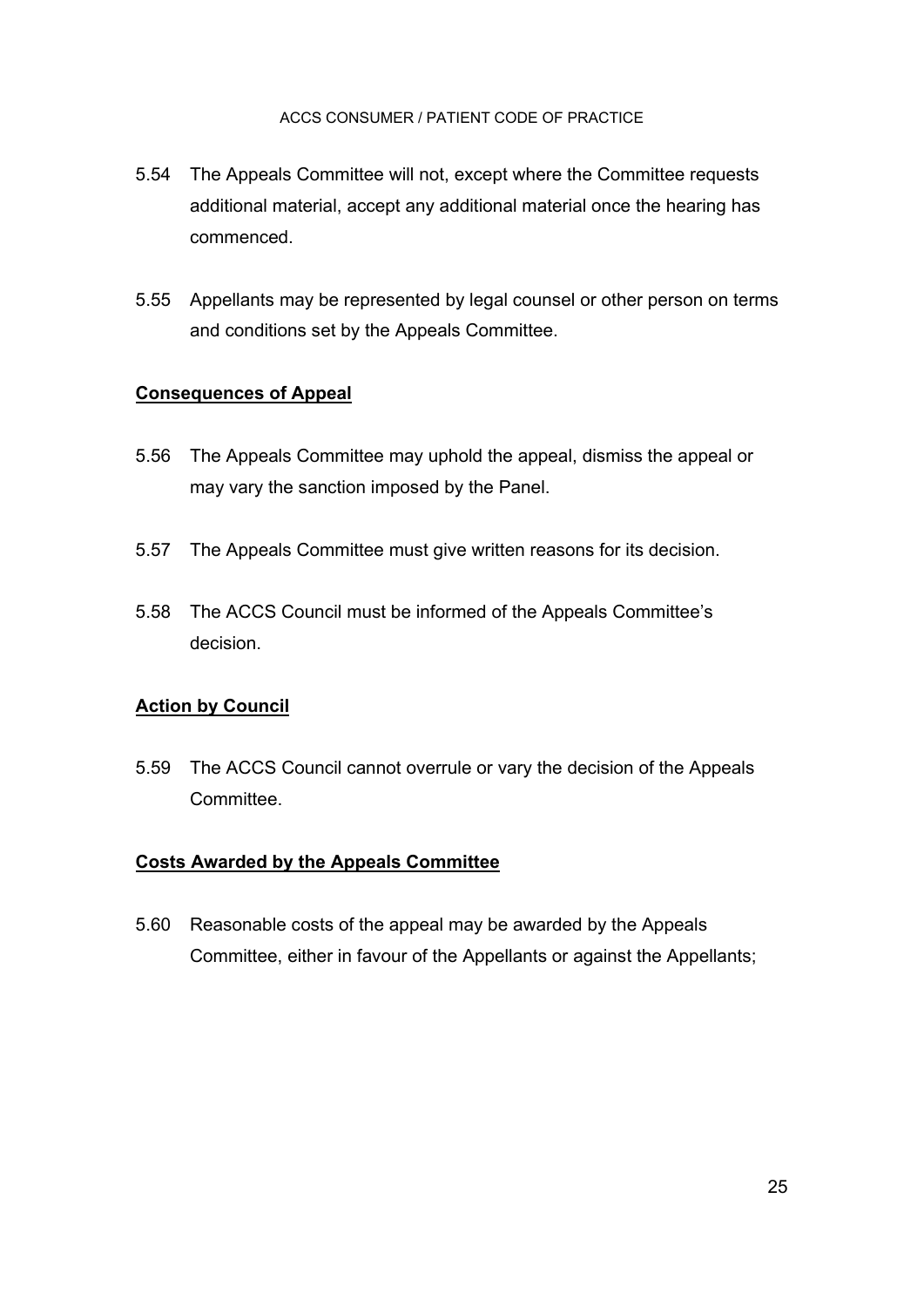### **Notification to Parties**

5.61 The Chair of the Committee shall advise the parties of the Appeals Committee's decision in writing. The original Complainant is also to be advised of the outcome of any appeal.

#### **Quorums**

5.62 A decision of the Appeals Committee shall not be invalidated in consequence of a vacancy in its membership or the absence of any member provided that the decision is made by at least two Members, including the Chair of that Committee.

#### **Keeping Complainants informed**

5.63 The College may keep a person instigating a complaint informed of progress in handling the complaint, provided always that the College must not provide any information to a Complainant in relation to the progress of the complaint where:

 (a) to do so may expose the College or the Complaints Panel or Appeals Committee to liability for civil damages;

 (b) to do so would or could prejudice, impede or in any other manner adversely affect the investigation of the complaint or;

 (c) to do so would deny procedural fairness to the Member, the subject of the complaint.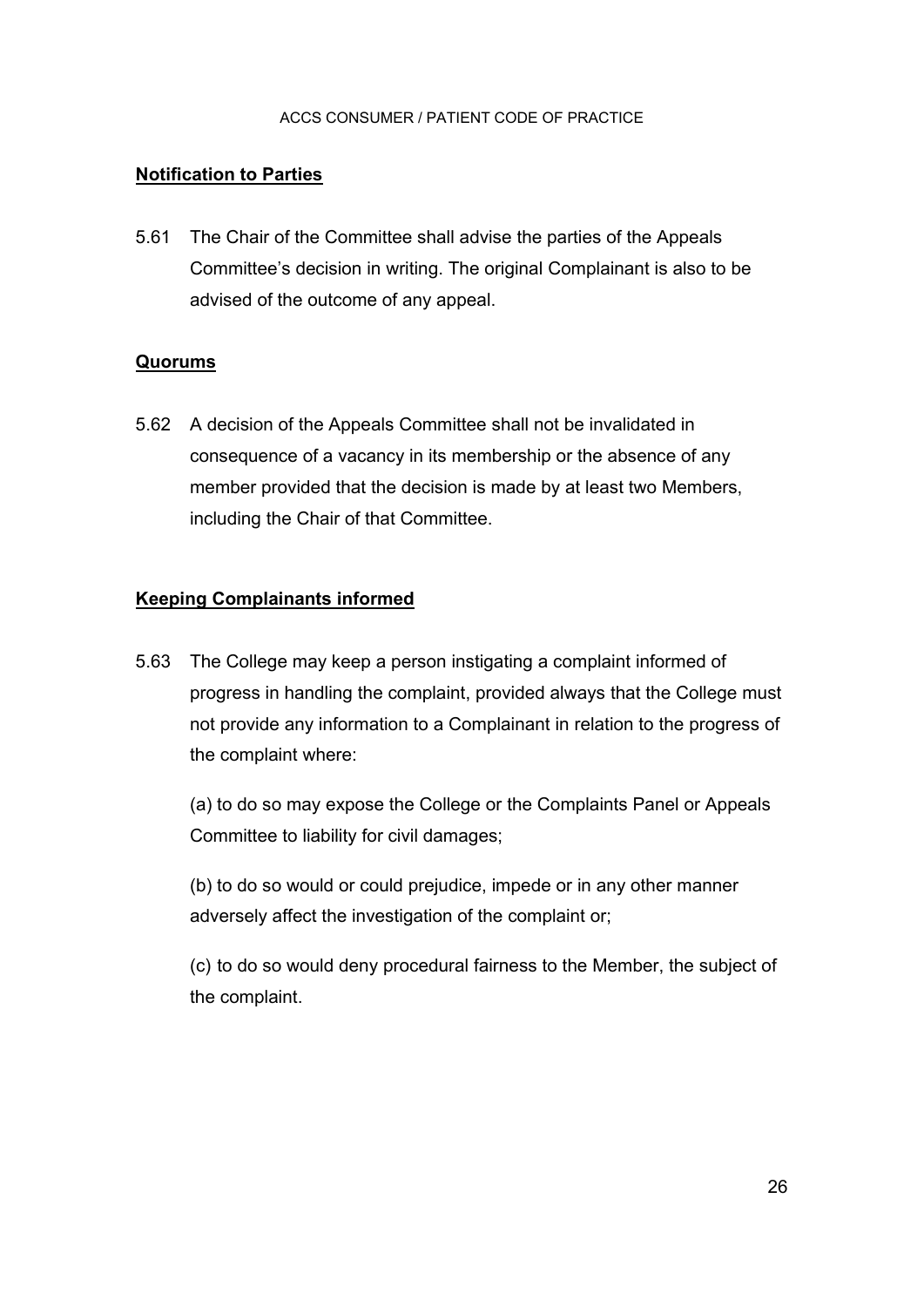## **6. Publication of decisions**

- 6.1 The College must maintain a Register of all determinations made by the Complaints Panel and the Appeals Committee and make the Register available for inspection by Members and relevant regulatory authorities. otherwise make available
- 6.2 The College may, publish to Members, any other persons or the public generally the content of, or an extract from, or précis of, any determinations by the Complaints Panel and the Appeals Committee and the register maintained by the College.
- 6.3 The College shall publish regular information about the outcome of disciplinary matters including an annual overview of the operation of the Colleges disciplinary regime.
- 6.4 Where a Member has been suspended or expelled the College shall advise relevant State and Territory Medical Boards.

## **7. Indemnities**

- 7.1 The College will indemnify each member of the Panel and Appeal Committee against any claim, action or proceeding brought against that person by any other person arising out of or in connection with, a proceeding before the Panel or Committee, or any order, determination or decision made by the Panel or Committee, and this indemnity will extend to the conduct of the defence of any proceedings and the payment of any costs thereof.
- 7.2 The indemnity does not extend to actions brought by the College against any person.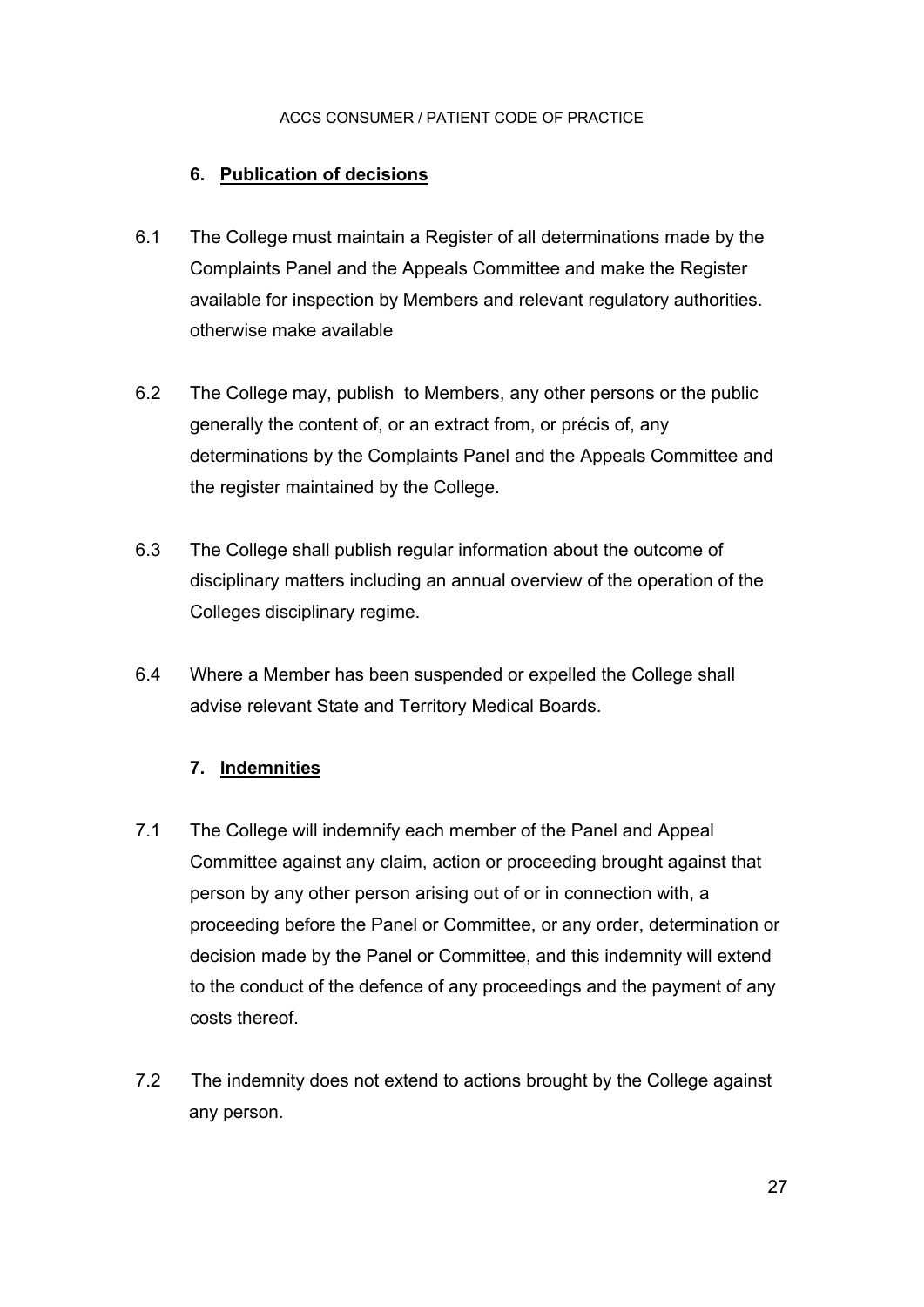## **8. Annual Report**

- 8.1 The Complaints Panel and Appeals Committee shall submit an Annual Report to the ACCS.
- 8.2 That Report is to include details of,
	- the number of complaints and appeals received by the College in relation to alleged breaches of the Code
	- the key issues involved in each complaint or appeal
		- the outcome of each complaint or appeal, including, if the complaint was dismissed by the Chair of the Complaints Panel or Appeals Committee without being referred to the full Panel or Committee, the reasons for this
		- any sanctions imposed
		- whether other complaints about the member in question have been received in the past.

The details to be provided in the report do not extend to personal details about the complainant or the member complained about, or information that would identify the complainant or member complained about

8.3 Those Annual Reports will also be submitted to the ACCC and to the Code Administration Committee. and put on the ACCS Website.